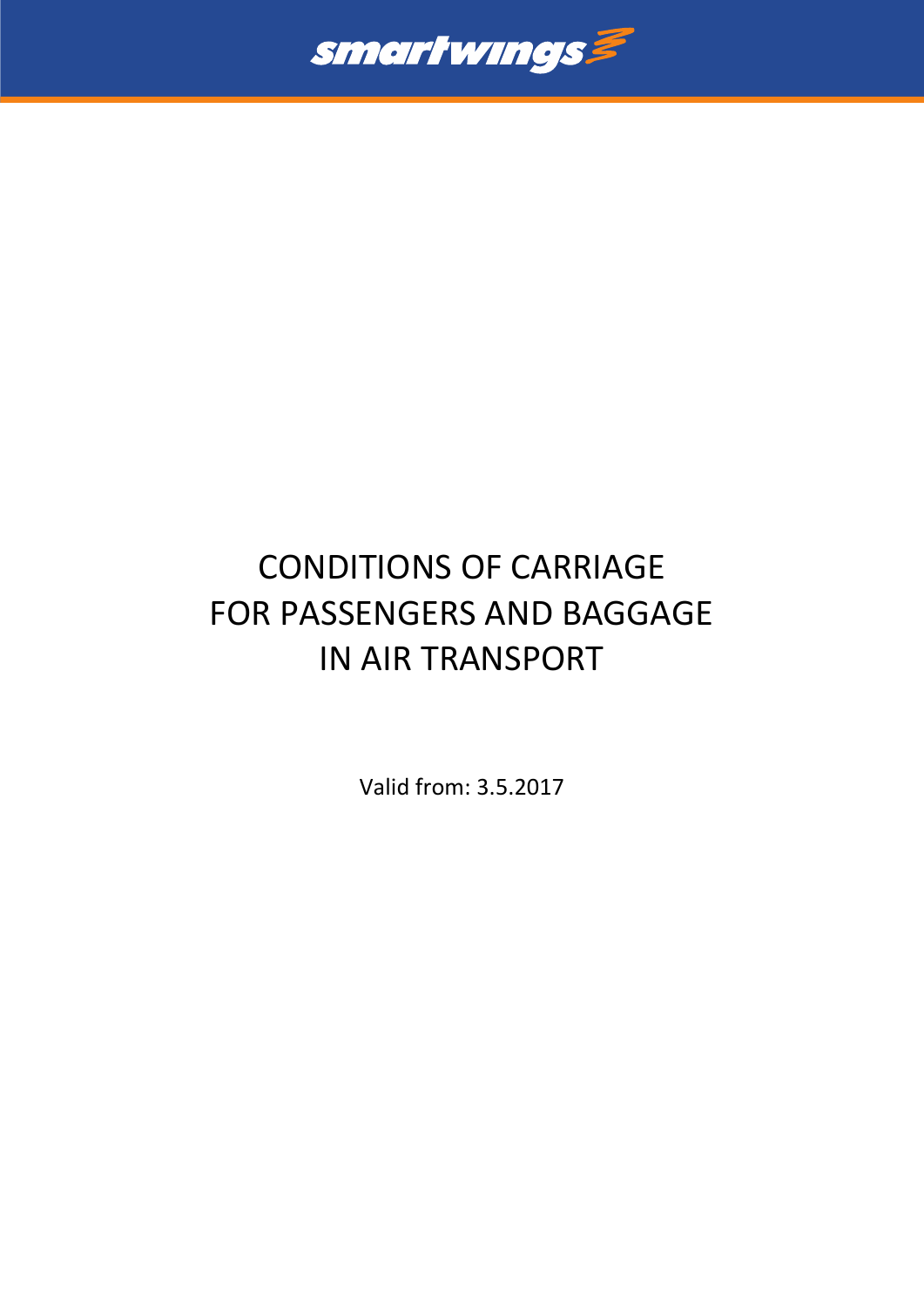

# **CONDITIONS OF CARRIAGE FOR PASSENGERS AND BAGGAGE IN AIR TRANSPORT OF SMARTWINGS**

# **CONTENT**

| 1.  |              |  |  |  |  |
|-----|--------------|--|--|--|--|
| 2.  |              |  |  |  |  |
|     | 2.1          |  |  |  |  |
|     | 2.2          |  |  |  |  |
|     | 2.3          |  |  |  |  |
|     | 2.4          |  |  |  |  |
|     | 2.5          |  |  |  |  |
| 3.  |              |  |  |  |  |
|     | 3.1          |  |  |  |  |
|     | 3.2          |  |  |  |  |
|     | 3.3          |  |  |  |  |
|     | 3.4          |  |  |  |  |
| 4.  |              |  |  |  |  |
|     | 4.1          |  |  |  |  |
|     | 4.2          |  |  |  |  |
|     | 4.3          |  |  |  |  |
|     | 4.4          |  |  |  |  |
| 5.  |              |  |  |  |  |
|     | 5.1          |  |  |  |  |
|     | 5.2          |  |  |  |  |
| 6.  |              |  |  |  |  |
|     | 6.1          |  |  |  |  |
| 7.  |              |  |  |  |  |
| 8.  |              |  |  |  |  |
| 9.  |              |  |  |  |  |
|     | 9.1          |  |  |  |  |
| 10. |              |  |  |  |  |
| 11. |              |  |  |  |  |
|     | 11.2         |  |  |  |  |
|     | 11.3         |  |  |  |  |
|     | 11.4         |  |  |  |  |
|     | 11.5         |  |  |  |  |
|     | 11.6         |  |  |  |  |
|     | 11.7         |  |  |  |  |
| 12. |              |  |  |  |  |
|     | 12.1         |  |  |  |  |
|     | 12.2         |  |  |  |  |
|     | 12.3<br>12.4 |  |  |  |  |
| 13. |              |  |  |  |  |
|     | 13.1         |  |  |  |  |
|     | 13.2         |  |  |  |  |
|     | 13.3         |  |  |  |  |
| 14. |              |  |  |  |  |
|     | 14.1         |  |  |  |  |
|     | 14.2         |  |  |  |  |
|     | 14.3         |  |  |  |  |
|     | 14.4         |  |  |  |  |
|     | 14.5         |  |  |  |  |
| 15. |              |  |  |  |  |
|     | 15.1         |  |  |  |  |
|     | 15.2         |  |  |  |  |
| 16. |              |  |  |  |  |
|     | 16.1         |  |  |  |  |
|     | 16.2         |  |  |  |  |
|     | 16.3         |  |  |  |  |
| 17. |              |  |  |  |  |
|     | 17.1         |  |  |  |  |
|     | 17.2         |  |  |  |  |
|     | 17.3         |  |  |  |  |
| 18. |              |  |  |  |  |
|     | 18.1         |  |  |  |  |
|     |              |  |  |  |  |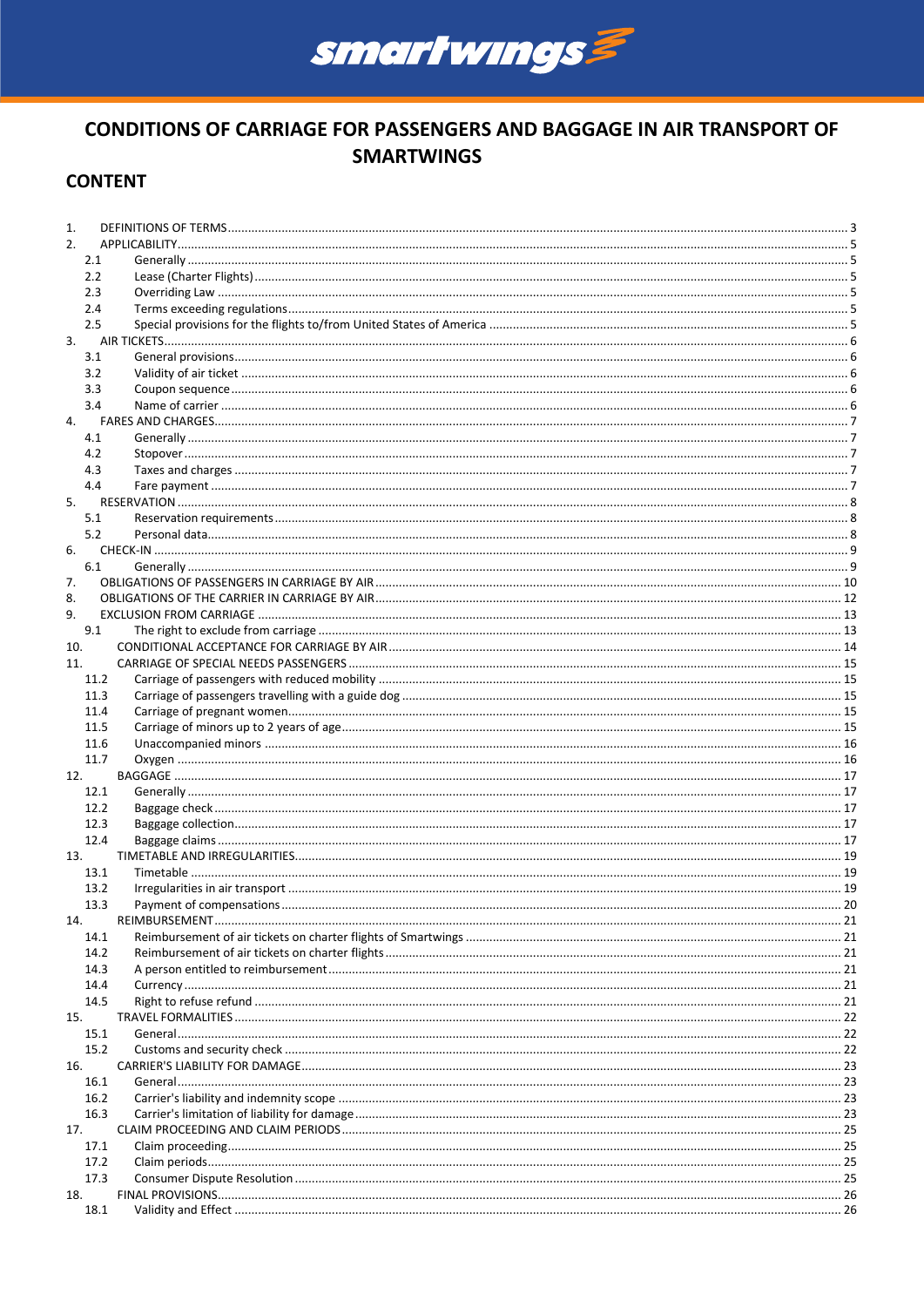

# <span id="page-2-0"></span>**1. DEFINITIONS OF TERMS**

- Smartwings shall mean Smartwings, a.s, Smartwings Slovakia s.r.o, Smartwings Hungary Kft. and Smartwings Poland Sp. z o.o.
- "Carrier websites" shall mean [www.smartwings.com](http://www.smartwings.com/)
- "Contact Centre" shall be an organizational unit of the carrier to perform the phone and written processing of the customer's requirements.
- "Passenger" shall mean any person with exception of crew members carried by air with approval of the carrier.
- "Days" shall mean calendar days including all seven days of a week; it is assumed that for the notification purposes, the day of sending notification shall not be included; for sake of determining the validity duration, the day of air ticket issue or the commenced flight shall not be included.
- "Agreed places of stopover" shall be understood as departure and destination places specified in a ticket or flight schedules of the carrier as the places of planned stopover in the trip of a passenger.
- "Carrier" shall mean an air carrier issuing an air ticket and all air carriers, which within its frame, carry or have committed themselves to carry a passenger and his/her baggage.
- "Master ticket" a list of passengers in an electronic form according to which the carriage of a passenger and carriage of his/her baggage shall be undertaken.
- "Identification coupon of baggage ticket" shall be the part of a baggage ticket that is passed on to a passenger during baggage check-in made for the identification and the contingent claimpurposes.
- "IATA" shall mean the International Air Transport Association.
- "ICAO" shall mean the International Civil AviationOrganization.
- "Fare" is a price of carriage not including the airport taxes and other applicable fees contained in the total price of the Air Ticket
- "Coupon for passenger or Certificate for passenger" shall mean the part of an air ticket issued by the carrier or by name of the carrier that is marked to this end and to be finally kept by a passenger.
- "Air Transport Regulation" shall mean the Regulation of Ministry of Transport dated 14 March 1996, on air transport regulation, as amended or a subsequent legal standard succeeding the regulation.
- "Air Ticket / Electronic Air Ticket / Travel Confirmation" shall mean a document issued by the carrier or its agent to a passenger pursuant to which the carriage of a passenger and his/her baggage shall be undertaken. This document together with the boarding pass remains with the passenger even when the flight is completed.
- "Flight Coupon" shall mean the part of a paper air ticket that contains specification of single places the passenger shall be entitled to for a carriage among them.
- "Excess Baggage" shall be a baggage the weight or size of which exceeds the set limits, however, acceptable for the carriage pursuant to carriage conditions of the carrier.
- "Unchecked baggage (cabin baggage)" shall mean a baggage the passenger may take with him/her into the cabin of aircraft and he/she shall take care about it during the whole trip.
- "Search" search procedure for the undelivered baggage undertaken by the carrier or the handlingagent
- "Declared value charge" shall be the charge resulting from the total value of baggage as declared by a passenger prior to departure.
- "Declared value" shall be the declared value of baggage including its content representing the higher value than the liability limit of the carrier.
- "Carrier Operating Manual" shall be the manual pursuant to OPS 1.200 provisions of the Commission Regulation (EC) No 859/2008 as amended.
- "Standard form" shall mean the Medical Clarance Form which is available on the carrier websites and must be filled by the physician.
- "Carrier Regulations" shall mean rules different to these Conditions issued by the carrier and in force on the day of air ticket issue related to a passenger or his/her baggage carriage and to include applicable rates inforce.
- "Flight discontinuation" shall mean an intentional discontinuation of a trip by a passenger in the point between the place of departure and destination agreed in advance by the carrier.
- "Claim" shall mean the compensation request for the damage of health, checked-in baggage or other property of the Passenger
- "Damage" shall include death, injury, delay, part loss or other damage of any nature occurred by the carriage or in connection with the carriage or other services performed alongside it by thecarrier.
- "SDR (Special Drawing Rights)" shall mean an international currency unit as defined by the International Monetary Fund.
- "Convention" shall mean any of the following conventions: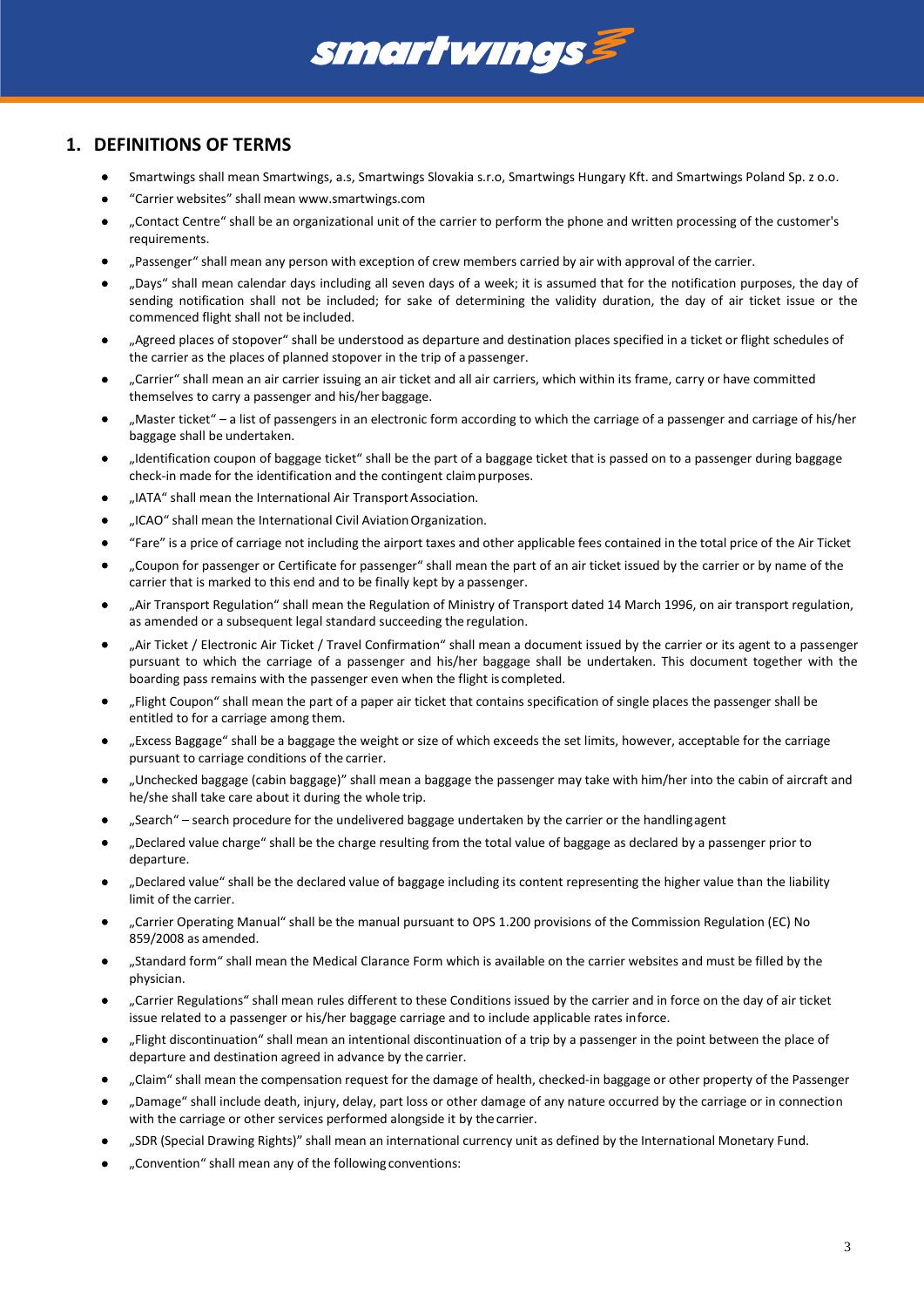

- Convention for the Unification of Certain Rules Relating to International Carriage by Air, signed at Warsaw on 12 October 1929 (further referred to as Warsaw Convention)
- Warsaw Convention as amended at The Hague on 28 September 1955
- Warsaw Convention amended by Additional Protocol No. 1 at Montreal in 1975
- Warsaw Convention amended at The Hague in 1955 and by Additional Protocol No. 2 at Montreal in 1975
- Warsaw Convention amended at The Hague in 1955 and by Additional Protocol No. 3 at Montreal in1975
- Convention for the Unification of Certain Rules Relating to International Carriage by Air Performed by a Person other than the Contracting Carrier, done in Guadalajara on 18 September 1961
- Convention for the Unification of Certain Rules for International Carriage by Air, done in Montreal on 28 May 1999
- Tokyo Convention on Offenses and Certain Other Acts Committed on Board Aircraf signed on the 14<sup>th</sup> of September 1963 as amended by Regulation No. 102/84 Coll.
- "Baggage" shall mean such items and other corporal possession of a passenger to be a necessary and reasonable component of his/her clothes, individual needs and his/her convenience or a comfort in connection with the trip. It shall include both the checked and unchecked baggage of a passenger, unless otherwise stated.
- "Baggage ticket" shall be an identification tag for every part of a checked baggage.
- "Checked baggage" shall mean a baggage to be placed for the duration of flight in the baggage compartment of aircraf and with a baggage ticket issued by a carrier.
- "Disabled person" or "person with reduced mobility" means any person whose mobility when using transport is reduced due to any physical disability (sensory or locomotor, permanent or temporary), intellectual disability or impairment, or any other cause of disability, or age, and whose situation needs appropriate attention and the adaptiation to his or her particular needs of the services made available to all passengers (after Regulation (EC) No 1107/2006 of the European Parliament and of the Council of 5 July 2006 concerning the rights of disabled persons and persons with reduced mobility when travelling by air, Article 2 a)), as last amended.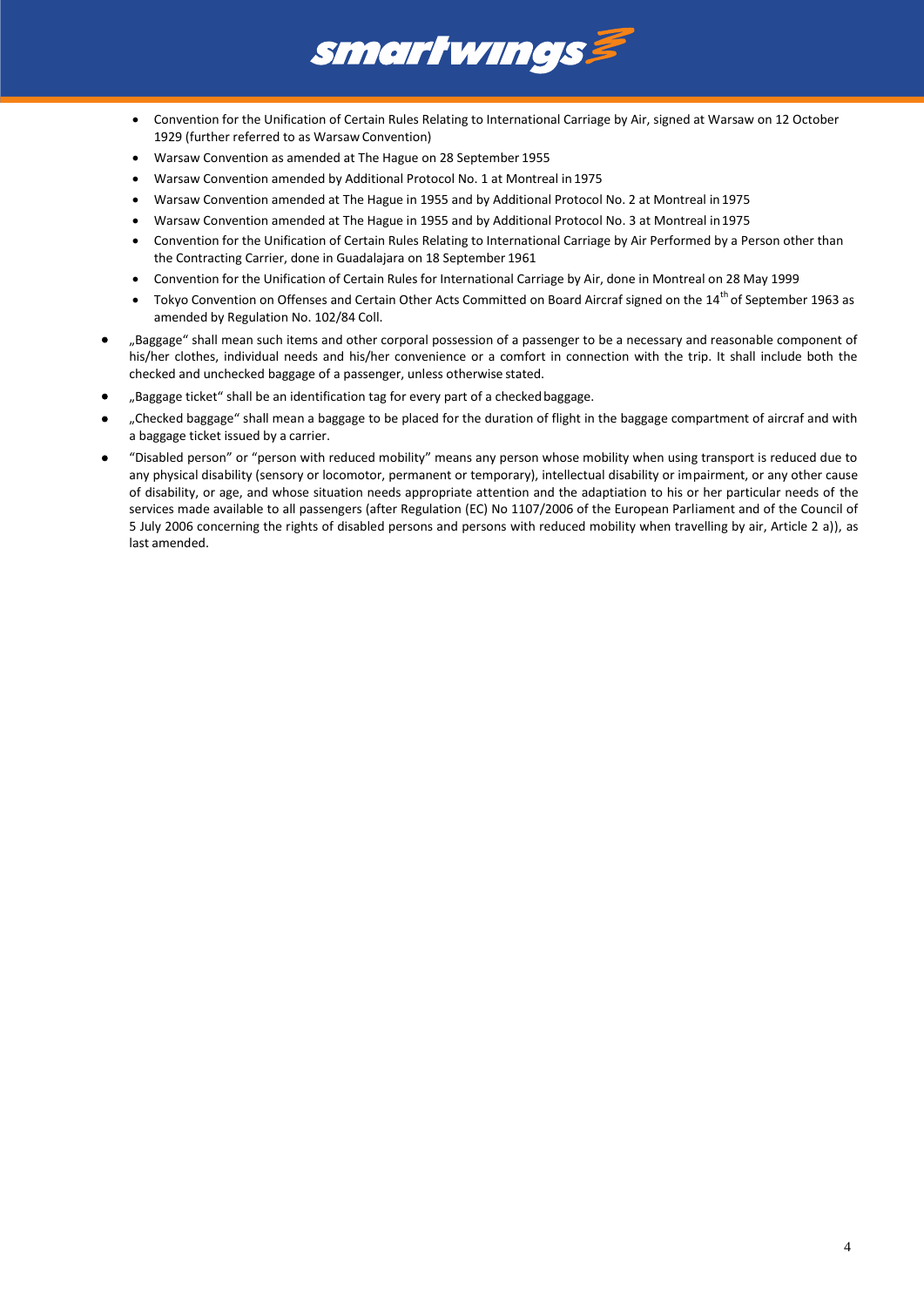

# <span id="page-4-1"></span><span id="page-4-0"></span>**2. APPLICABILITY**

#### **2.1 Generally**

- a) The Conditions of Carriage for Passengers and Baggage in Air Transport (further referred to as Conditions) shall be related to all scheduled and charter intranational and international transport of passengers and baggage undertaken by Smartwings (further referred to as carrier) including services relating to transport andcarriage.
- b) These Conditions shall simultaneously also apply for the scheduled and charter flights of Smartwings
- c) In the event of charter transport of passengers and baggage, the Conditions are binding unless the charter agreement and/or charter ticket state otherwise.
- d) Different carriage conditions may apply for the route operated by a foreign carrier, if a foreign carrier is involved in the carriage of a passenger. These conditions are available on the website of the operatingcarrier.
- e) These Conditions shall also apply for carriage free of charge and for reduced fares with excemption of those events, when otherwise specified by a carrier in its regulations or relevant agreements, certificates or air tickets.

#### <span id="page-4-2"></span>**2.2 Lease (Charter Flights)**

a) These Conditions shall apply in entirety, if a carriage is undertaken pursuant to a lease agreement (further referred to as Charter Flights), unless otherwise stated in a lease agreement.

#### <span id="page-4-3"></span>**2.3 Overriding Law**

- a) These Conditions of Carriage are applicable unless they are inconsistent with the Convention, any applicable law, government provisions, regulations or requirements, which cannot be cancelled by agreement of contracting parties in which event such Convention, law, government provisions, regulations or requirements, as the case may be, shall prevail.
- b) If any provision of these Conditions of Carriage is invalid under any applicable law, the other provisions shall nevertheless remain valid.

#### <span id="page-4-4"></span>**2.4 Terms exceeding regulations**

a) In the event of inconformity between these Conditions and regulations of the carrier, these Conditions supersede.

#### <span id="page-4-5"></span>**2.5 Special provisions for the flights to/from United States ofAmerica**

a) Articles 4.3 a), 12.3 d), 16.3 h), 16.3 i), 16.3 j) of these Conditions shall not apply for the flights to and from the USA. Some articles of the Baggage Policy and Forbidden Items shall not apply for these flights as well.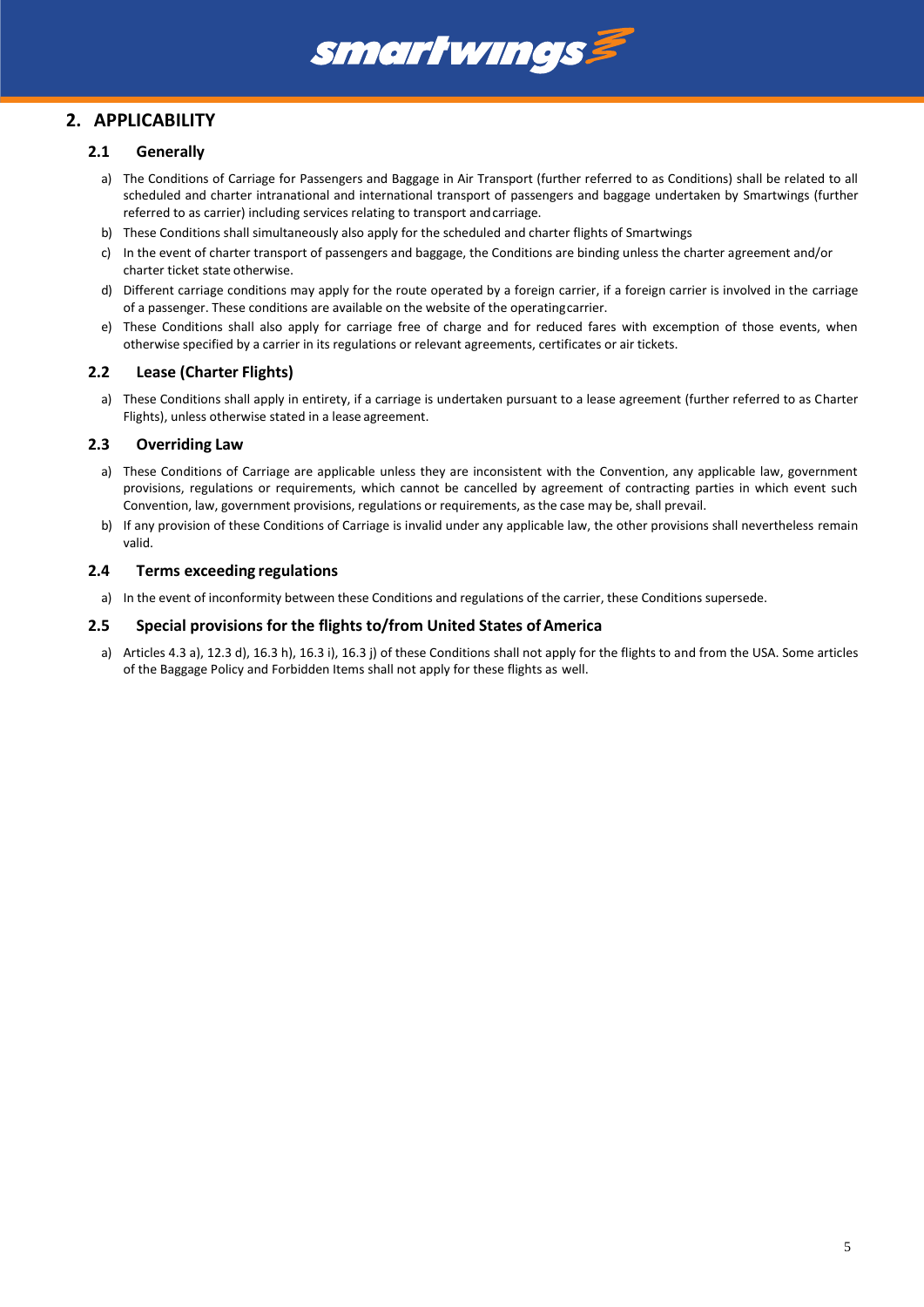# smartwings

# <span id="page-5-1"></span><span id="page-5-0"></span>**3. AIR TICKETS**

#### **3.1 General provisions**

- a) The air ticket shall construct *prima facie* evidence on the conclusion and terms of a carriage agreement between the carrier and passenger, unless the contrary proved.
- b) The air carrier shall accept for carriage by air a person with a valid air ticket or a document confirming the payment of air ticket of the given flight issued by the air carrier or itsagent.
- c) Should the submitted air ticket be damaged or lost, or the data in an air ticket be unreadable or changed by anybody different to the carrier or a representative authorized by the carrier, the passenger should not any more be entitled to a carriage.
- d) The duplicate of an original document may be issued in replacing the lost or stolen air ticket, if the loss or theft of a ticket was discovered by a passenger. For such event, the passenger shall be obliged to pay costs to the carrier relating to drawing a duplicate and yet to make a written guarantee to cover possible damages and losses to the carrier that might have been occured by abusing an original document lost.
- e) The air ticket shall not be transferable. Should the air ticket be presented by anybody different to the person eligible to the carriage or refund in connection with the air ticket, the carrier would not be liable to the eligible person, unless it carried *bona fide* a person submitting the air ticket or refunding suchperson.

### <span id="page-5-2"></span>**3.2 Validity of air ticket**

a) The air ticket shall be valid for 1 year as of the day of taking the first part of journey or should not a single flight coupon be used, 1 year upon issuing the air ticket. The terms of purchased fare may limit the period of applicability of air ticket in the carriage by air.

#### <span id="page-5-3"></span>**3.3 Coupon sequence**

a) The air carrier shall not accept for carriage a person without a valid air ticket issued by air carrier (or a document confirming the payment of air ticket issued by the carrier or its agent). Upon request of a carrier or other eligible authorities, the passenger shall be obliged to present air ticket (or a document confirming the payment of air ticket issued by the carrier or its agent) and submit to a carrier the relevant flight coupons (or a confirmation of carrier substituting these coupons). The flight coupons have to be used in the sequence specified in the coupon for passenger. Throughout the whole trip the passenger shall be obliged to keep an air ticket (or a confirmation of carrier substituting these coupons) with all flight coupons not submitted yet by him to a carrier or a confirmation of the carrier replacing this coupon. In case of use of block air ticket, electronic air ticket or trip confirmation, the passenger shall be checked in on the basis of electronic list of passengers and the special procedures of the carrier apply thereto.

#### <span id="page-5-4"></span>**3.4 Name of carrier**

a) The name of carrier may be referred to in abbreviation in the airticket.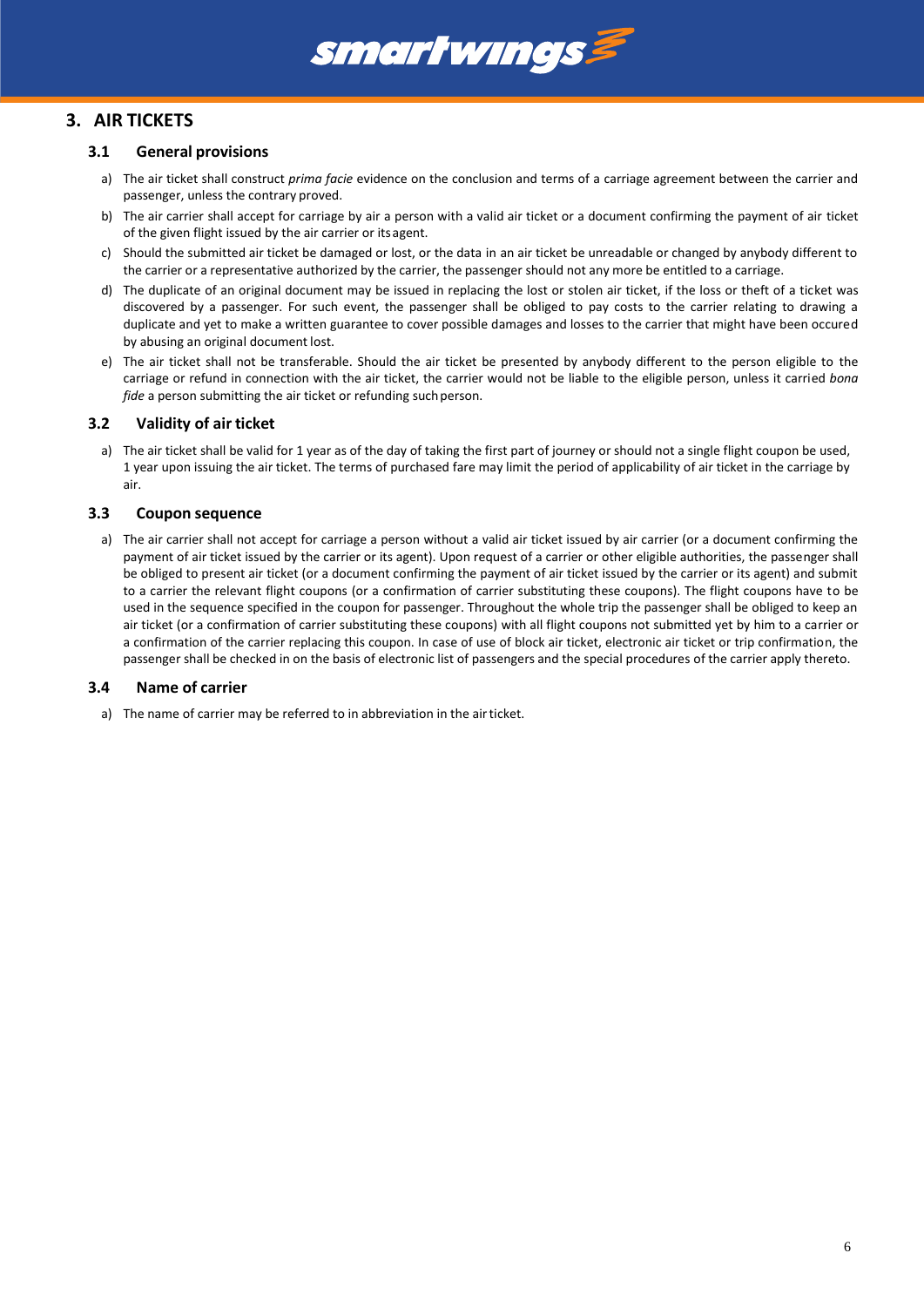

## <span id="page-6-1"></span><span id="page-6-0"></span>**4. FARES AND CHARGES**

#### **4.1 Generally**

- a) Fares apply only for carriage from the airport at the point of origin to the airport at the point of destination, unless otherwise expressly stated.The fares announced by a carrier as actual on the day of air ticket payment shall be obligatory for a carriage dealt with by these Conditions. Should there be no fare between two places announced, the combined fare applies.
- b) The fare price confirmed at the reservation applies for a carriage from departure to destination airport only, unless otherwise explicitly stated. Neither the ground transport among single airports, nor the carriage between airports and city terminals is included in the price. Should the passenger intend to change his/her flight or any part of his/her trip plan, other charges might possibly be added.
- c) The trip discontinuation shall only be possible, if the terms of relevant fare allow. The trip discontinuation has to be marked in the air ticket

#### <span id="page-6-2"></span>**4.2 Stopover**

- a) A stopover is possible exclusively when the conditions of a fare permit it. A stopover must be printed on the Ticket.
- b) The Carrier reserves the right to make additional, unplanned stopovers that may result from a necessary technical landing or other extraordinary circumstances.

#### <span id="page-6-3"></span>**4.3 Taxes and charges**

- a) Any taxes or charges which may be imposed by a government or other authority or by the administration of an airport as well as charges for other services or additional equipment shall be payable by the passenger upon purchase of a ticket in addition to the fares or charges due to the Carrier, unless otherwise stated by regulations of the Carrier. In case of changing the conditions of the contract of carriage (e.g. change of carrier, routing or date of carriage) at the request of or by the fault of a passenger, applicable taxes and charges shall be calculated and collected. If the taxes and charges level in the period between air ticket drawing and start of the trip was changed, the relevant financial diference shall be levied or returned additionally. The passenger shall be informed about the applied taxes and fees on booking the ticket. The fees are mentionedseparately.
- b) The fees for additional services listed on the Pricelist of the carrier are non-refundable and non-transferable to any other flight or person. This does not apply to cases when the passengers are provably precluded from using their purchased services by the carrier.

#### <span id="page-6-4"></span>**4.4 Fare payment**

a) The fare shall be paid in cash or cashless in the currency accepted by the carrier according to the foreign exchange regulations of relevant country. Should the fare be paid in the currency different to the one published, the calculation would be made according to the exchange rate used by the carrier.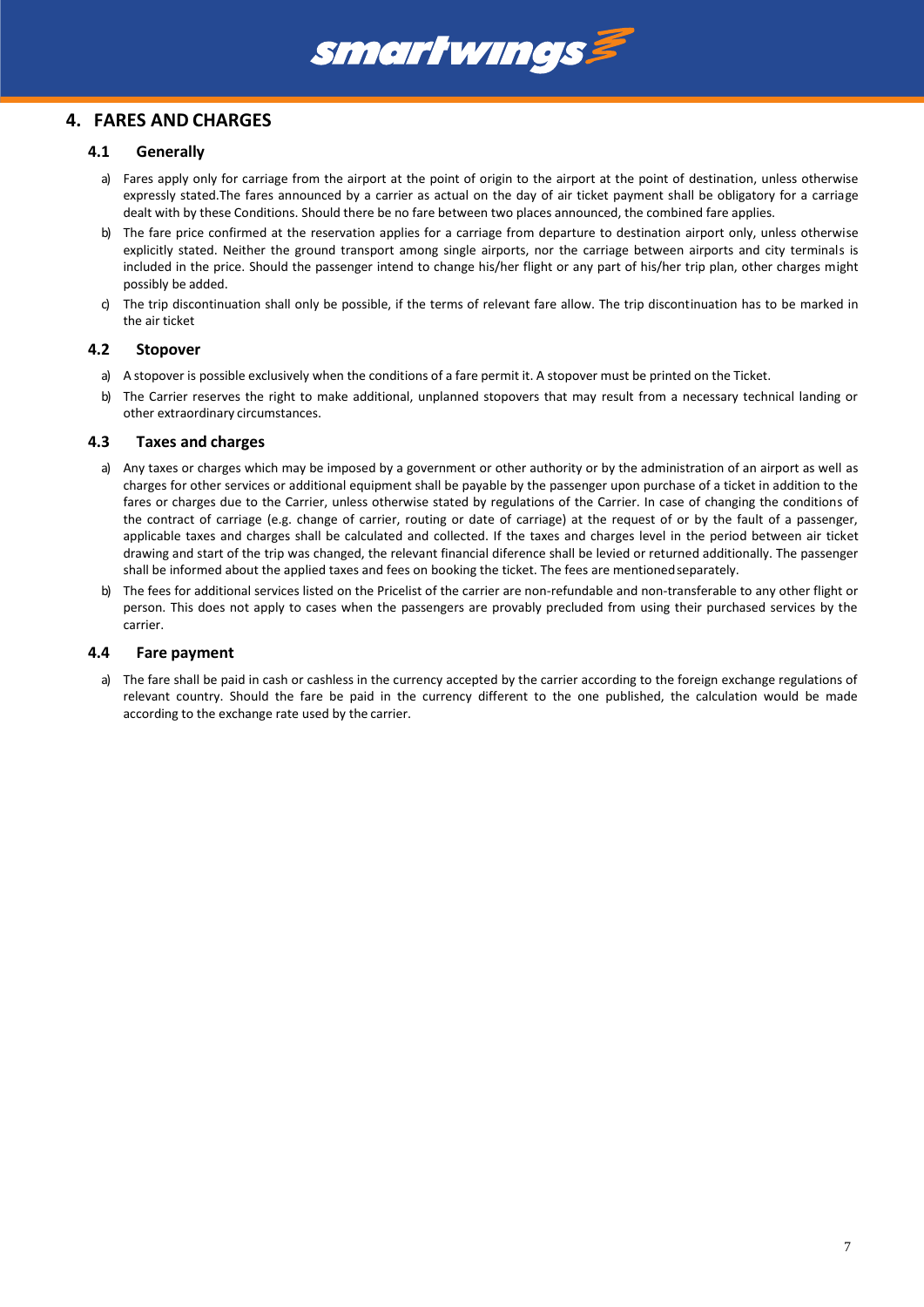

## <span id="page-7-1"></span><span id="page-7-0"></span>**5. RESERVATION**

#### **5.1 Reservation requirements**

- a) The reservation(s) of every passenger shall be noted by the carrier. Should the reservations be made via internet or a Contact Centre, the carrier would send to a passenger by e-mail a written confirmation of reservation(s) upon request prior to the departure(s). Should the reservations be made by agents of a carrier, the passenger would contact these agents.
- b) Some prices of a carrier may be binded by the terms limiting or exluding the right of a passenger for change or cancelation of the reservation.
- c) The carrier may cancel the reservation of a passenger who has not paid for the ticket or who has not completed credit arrangements with the carrier prior to the specified ticketing timelimit.

#### <span id="page-7-2"></span>**5.2 Personal data**

- a) For sake of reservation, the passenger shall take note of submitting a carrier to relevant authorities with his/her personal data for the following purposes: reservations, flight purchase, additional service provision such as hotel booking and car lease, creating and providing a special service such as special equipment for persons with reduced mobility, immigration and entry formalities facilitation and information relating to the trip.
- b) Within the scope defined in the applicable legal provisions, the passenger shall explicitly authorize the carrier to save data to this end, use them and submit to its offices, authorized representatives, authorities and other carriers or suppliers of the mentioned services.
- c) The carrier shall be eligible to provide personal data of passengers to third parties, if the damage was caused to other passengers or other passengers were injured.
- d) Without prior consent of a passenger, his/her personal data shall not be used in the marketing activity. The Privacy policy is available on the carrier websites.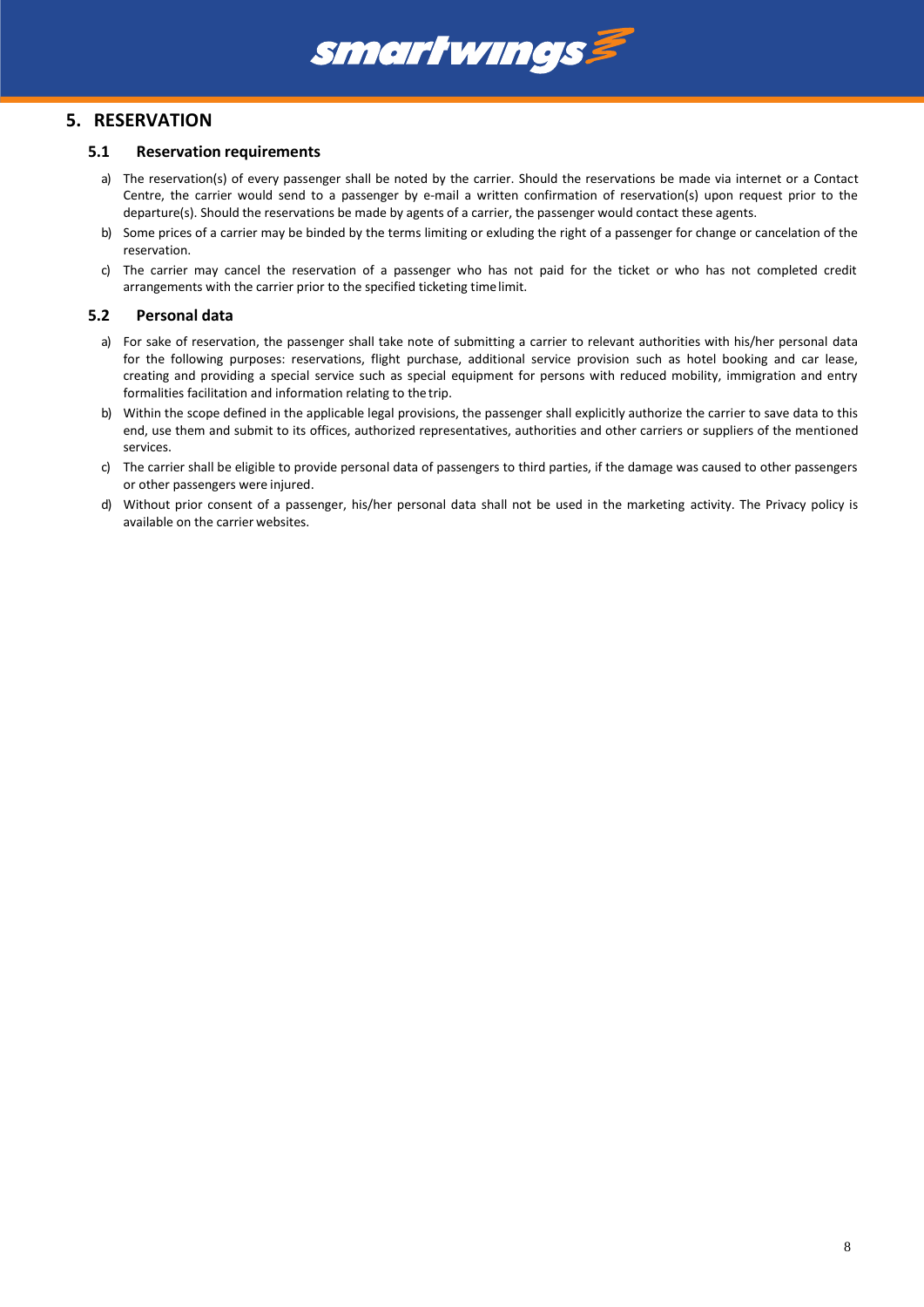

## <span id="page-8-2"></span><span id="page-8-1"></span><span id="page-8-0"></span>**6. CHECK-IN**

### **6.1 Generally**

- a) The passenger shal be obliged to follow the Smartwings Check-in Policy available at the carrier websites.
- b) The passenger shall be obliged to come to the check-in or check-in online in time, however, up to the time set by the carrier as specified by the Smartwings Check-in Policy available on the carrier websites.
- c) For the carriage pursuant to Article [2.2](#page-4-2) of these Conditions (Charter Flights), the party ordering the flight shall be liable to the carrier for on-time-arrival of passengers to be checked-in pursuant to Article 6.1 par[.6.1a\).](#page-8-2)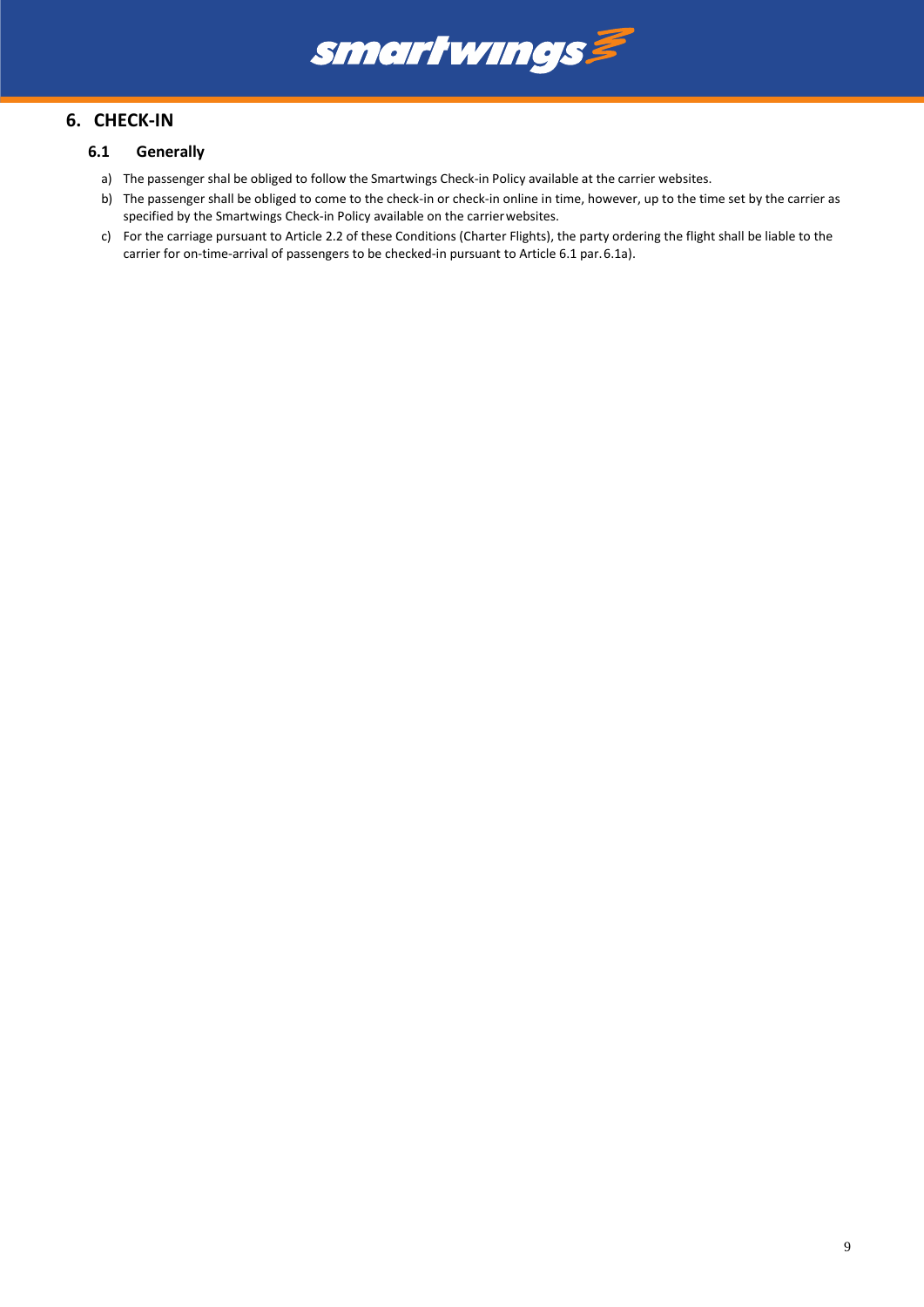

# <span id="page-9-0"></span>**7. OBLIGATIONS OF PASSENGERS IN CARRIAGE BYAIR**

- a) Prior to purchase of a ticket and boarding aircraft, the passenger shall on call of a carrier's staff member or state authorities be obliged to identify him/herself and present the relevant travel documents, and answer questions of security nature, if appropriate, or submit the requested personal data to the eligible state authorities. Pursuant to government regulation, the carrier may be requested to submit passenger data or access these data.
- b) When purchasing or making reservation of air ticket through travel agency, the passenger shall be obliged to report the air carrier on his/her health troubles that may complicate his/her carriage, or may have a negative impact on the flight procedure.
- c) The passenger shall be obliged to undergo security check carried out by the authorities or authorized institutions and allow a check of his/her his/her checked and unchecked baggage.
- d) A passenger is obliged to participate in the customs check of his/her Registered and / or unchecked Baggage. The Carrier shall not be liable to the Passenger for any loss or damage that can occur during the inspection or which is a consequence of not complying with this requirement.
- e) In accordance with the applicable international regulations the Passenger may not carry in his/her checked or unchecked Baggage objects, materials and substances listed in the list of prohibited item,published on the carrier websites and the relevant legislation of the country concerned. These items must be placed in checked Baggage. Otherwise, the passenger is obliged to remove them before the flight and does not have the right to receive them back (such items are confiscated by the competent authorities). Carrier disclaims any liability for items confiscated for securityreasons.
- f) The substances of dangerous nature such as explosives and ammunition, combustible, corrossive agent, compressed gas, poison or toxic and contagious material, oxidizing substances, radioactive material, magnetic material and other dangerous goods can be carried all but with exlusion only as goods according to the airway bill under special conditions of carriage.
- g) The passenger shall be obliged to observe dilligence adequate to the nature of air traffic and pursue the carrier's employees or representatives instructions at all curcumstances, particularly at the following:
	- check-in, asembly and movement in the premises for passengers,
	- embarking and disembarking,
	- placing the clothes and the unchecked (cabin) baggage in the aircraft.
- h) The passenger shall be obliged to refrain from the act endangering the safety and fluency of air transport, interfer or bother other passengers or be a root of cause of their claims, prevent proper execution of obligations of employees of the carrier, damage the carrier's or passenger's property, refrain from an excessive use of alcohol on board aircraft
- i) The passenger shall be obliged to refrain during the flight from use of portable electronic devices specified by the carrier that may have a negative impact by their operation on the functions and operation of electronic devices and equipment of aircraft. The violation of this restriction may be followed by the punishment amounting up to 2,000.- EUR. The rules of carriage and usage of electronic devices and batteries on flights operated by Smartwings are available on the carrierwebsites.
- The passenger shall also be obliged to the following:
	- come to be checked-in and meet all required formalities and check-in procedures and/or check-in online well in advance,
	- cover a possible service fee for check-in at the standard check-incounter,
	- submit unconditionally to the orders of the pilot in command and the cabin crew members during a flight,
	- on call of a carrier's employee or following the request on a luminouos switchboard to fasten the belt during take-off and landing and possibly during the flight,
	- on call of a carrier's employee to change seat for the designated one, if necessary, due to operation or security reasons,
	- refrain from behaving in a way that could endanger the safety and fluidity of air transport, disturb other passengers or be the cause of their complaints, impede the duties of the Carrier's staff, damage the Carrier's or other passengers'property,
	- refrain from behaving in a way that poses a threat to order and discipline on board the aircraft, including excessive consumption of alcohol,
	- refrain from perpetrating any kind of physical or verbal attack of any other person on board or at the airport including the employees or representatives of the carrier. In case of violation of this prohibition a passenger may be fined up to 2 000, - EUR and off-loaded from the flight.
	- refrain from damaging or destroying the property of the carrier, the airport, other person or any other third party. In case of violation of this prohibition a passenger may be fined up to 2 000, - EUR and off-loaded from the flight.
	- do not smoke on board any aircraft; it also applies to e-cigarettes. In case of violation of this prohibition a passenger may be fined up to 2 000, - EUR and off-loaded from the flight.
	- in case of health problems during the flight undergo the necessary first aid, provide the crew with the required personal data and the information on the state of health, and then undergo a medical examination,
	- refrain from diving for the period of 12 hours prior to commencing the flight, in the event of diving into lower depths and sewing with stopovers for decompression for the period of 24 hours prior todeparture,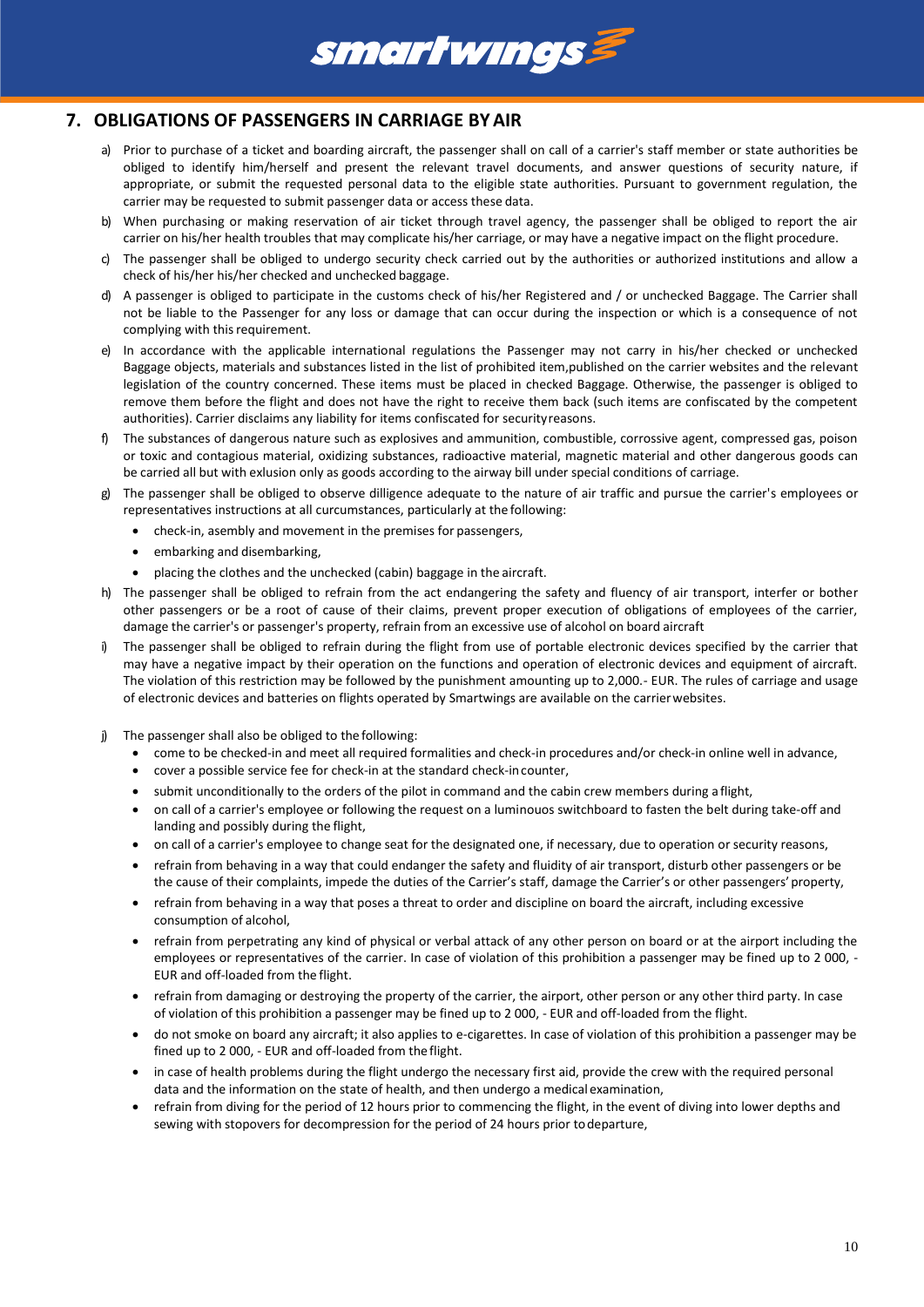

- cover all costs of losses and damages such as aircraft's saloon damage, illegal carriage of dangerous animals or articles, emergency landing, etc., caused to the carrier by a passenger or caused by his/her undue act to the fullest extent permitted under the Montreal Convention,
- adhere to the total ban on the consumption of alcoholic beverages brought on board in a hand luggage. The pilot in command may reasonably require the passenger to provide proof of identity and take away alcohol for the duration of the flight,
- adhere to the ban on the use of cameras, camcorders and other equipment recording sound and image in order to record or take pictures of the work and procedures of the crew inside the aircraft,
- undergo the prescribed personal security check undertaken by state administration authorities or authorizedorganisations,
- accommodate his/her clothes and outer so to meet the air transportstandard.
- the use of hearing aids and heart pacemakers is permitted,
- k) In addition, the passenger also is obliged to comply with anti-epidemic and other safety measures published on the carrier websites.

## <span id="page-10-0"></span>**8. OBLIGATIONS OF THE CARRIER IN CARRIAGE BYAIR**

- a) The carrier shall be obliged to ensure the passengers be acquainted with placing and the way of use of the following:
	- Safety belts,
	- Emergency exits and equipment designed to common use,
	- Life-jackets and oxygen apparatus, if prescribed for use by passengers,
	- Other emergency equipment designed to individual use.
- b) The passenger must be informed on the smoking ban and use of electronic devices on boardaircraft.
- c) if necessary, the Carrier shall inform the Passenger of the requirements for safety and order on board, and the consequences of their violation,
- d) Should the need arrise, the carrier shall be obliged to advice the passengers on emergency proceedures suitable for a given situation.
- e) The carrier shall be obliged to ensure a possibility to have the passengers fasten by safety belts on the take-off, landing, turbulence and any time on call of the aircraft's captain and to advice passenger on bringing his/her items into position in the aircraft.
- f) if, in the Carrier's opinion, the Passenger 's conduct onboard poses the danger to the aircraft or any person or property on board, or obstructs the performance of duties to the Carrier's staff, or the Passenger does not submit to the orders of the Carrier's staff or behaves in a manner causing reasonable objections of other passengers , the Carrier may take action it deems appropriate to stop such behavior, including the use of coercive measures, removal of such passenger from the aircraft after landing and refusal of further carriage(s) of the Passenger in the future,
- g) the Carrier reserves the right to claim against the Passenger who caused damage to another passenger and / or the Carrier,
- h) in order to ensure flight safety as well as security and order on board the aircraft the pilot in command is empowered to issue instructions to all persons on board and all persons on board the aircraft are required to submit to the orders of thecommander.
- i) The Carrier's flight may be operated with a different type of the aircraft that the one given in the original flightschedule.
- j) The Carrier's flight may be operated with an aircraft of another Carrier. Based on EU regulation EU2111-2005 article 11. passengers shall be informed accordingly.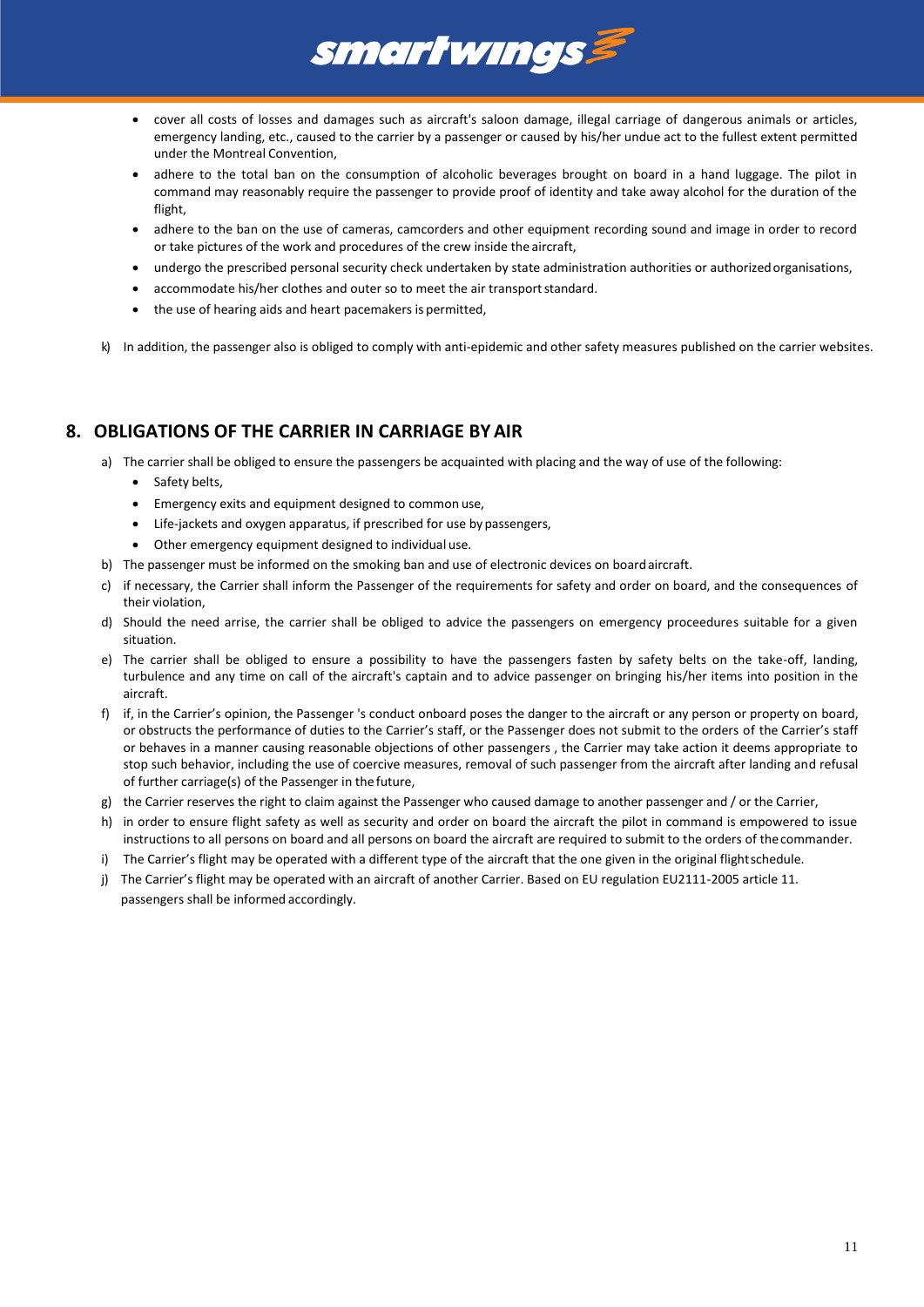

## <span id="page-11-1"></span><span id="page-11-0"></span>**9. EXCLUSION FROM CARRIAGE**

#### **9.1 The right to exclude from carriage**

- a) The carrier may exclude a passenger or baggage from carriage, if in itsopinion:
	- it is necessary to fulfill the laws, ordinances and regulations of the State of origin, stopover or destination, or over which the flight will be operated
	- behavior, physical or mental condition of the Passenger leads to a breach of good manners, which may give rise to concern of other passengers or a Passenger is a threat to themselves, other passengers and/or property of the carrier, the airport, other passenger or third parties.
	- the passenger physically or verbally attacked any other person including the employees or representatives of the carrier on board or at the airport and/or attempted to damage (successfully or unsuccessfully) the property of the carrier, the airport, other passengers or third parties.
	- the passenger's conduct might endanger the safety of carriage by air or public order,
	- the passenger does not submit to the instructions and orders of the Carrier's staff, representatives of State bodies and/or airport staff, in particular the instructions on the safety and order onboard,
	- the passenger refused to undergo the security check, carried out by authorised services at theairport
	- the relevant charges or taxes in relation to air transport were notpaid,
	- the passenger does not have or cannot present applicable documentsin relation to air transport,
	- the Passenger cannot prove that he/she is the person for whom the reservation was made or the ticketbought
	- the passenger's flight documents:
		- have been destroyed or damaged
		- the Passenger refused to surrender, against receipt, his/her travel documents, to be held by the Carrier during the journey in the case relevant government authorities require to do so
		- was gained illegally,
		- is declared lost or stolen,
		- is counterfeited,
		- the flight coupon was changed by someone different to the carrier or its authorized representative; the carrier shall reserve the right to take such ticket in retention,
		- is not issued by the carrier or not accepted by the carrier,
	- the passenger is not listed in the electronic list of passengers (in case of use of block air ticket, electronic air ticket or trip confirmation),
	- the passenger failed to come for departure in time pursuant to the Check-in policy published on the carrier websites
	- the passenger has been refused the entry to the country of departure, destination or over which the flight is operated,
	- During a previous flight the passenger was behaving in a manner that violates the law, in particular the safety of air transport, or good manners, and there are reasonable grounds to conclude that due to his/her condition, the passenger may commit such violations again,
	- Passenger's behavior may constitute or constitutes an offense or a criminal offense,
	- refusal of carriage is necessary for security reasons, when the Passenger is under the influence of alcohol or drugs,
	- such steps have been taken in accordance with the Tokyo Convention
	- carriage of the Passenger is contrary to the provisions of the carrier,
	- carriage of the Passenger is contrary to the Operations Manual of theCarrier,
	- the clothes and outer of a passenger fail to correspond to air transportstandard,
	- the passenger suffers from infectious disease that is subject to obligatory notification,
	- the passenger does not comply with the obligations defined by Article 7 of these Conditions
	- the passenger requires special help, which the Carrier is not able to provide or the cost of which would be disproportionately high

If for any of the above reasons the Carrier refuses to carry the passenger or removes a passenger from the aircraft, the Carrier shall not be liable for any loss or damage caused by the refusal of carriage or removal of a passenger from the aircraft. A passengers may also be charged associated with the costs of the refusal of carriage.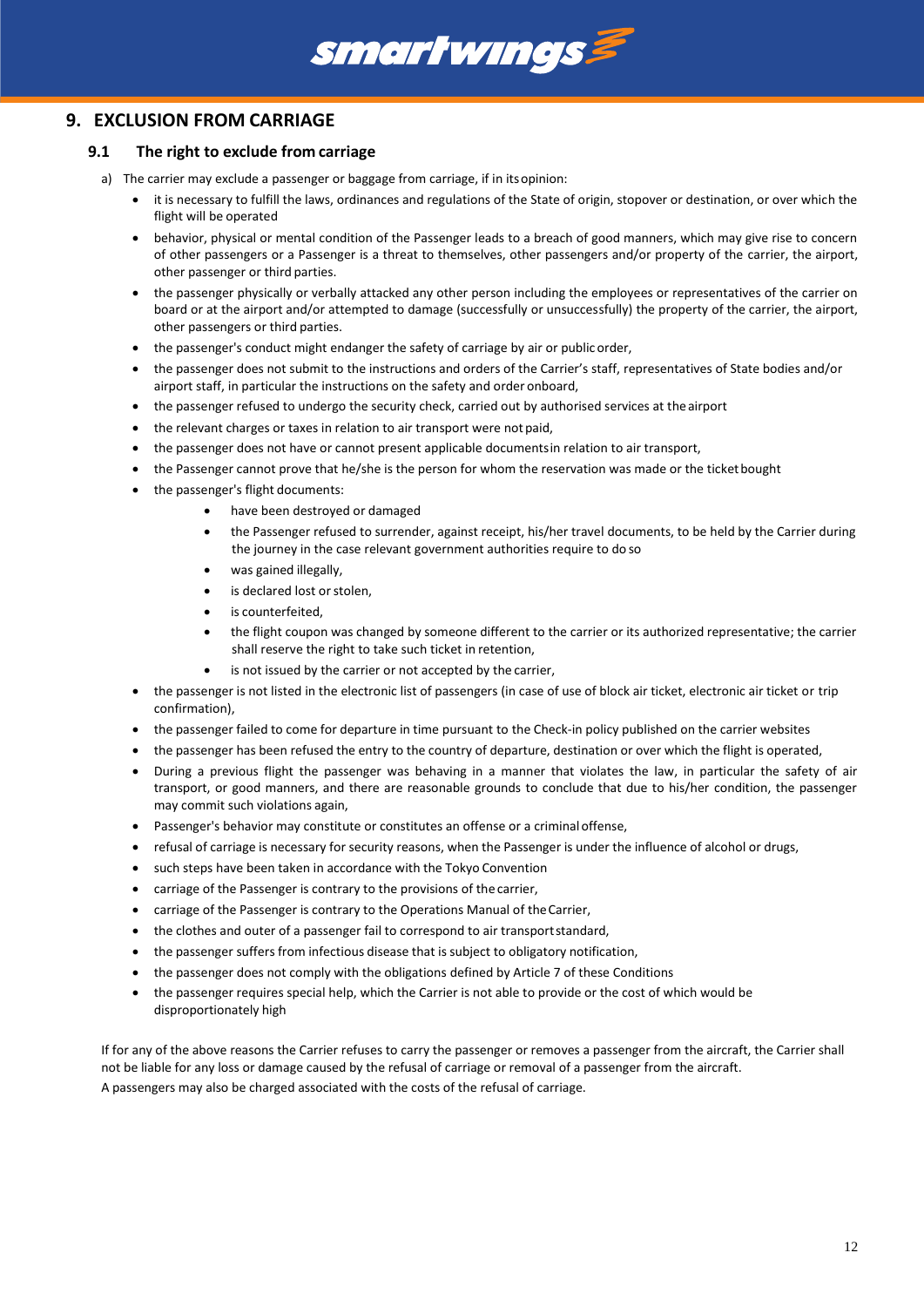

# <span id="page-12-0"></span>**10.CONDITIONAL ACCEPTANCE FOR CARRIAGE BYAIR**

- a) The carriage by air of a passenger, whose physical or mental condition or age is such as health detriment or other damage may threaten to him/her, shall be undertaken under condition that the carrier be not liable for any contingent injury, illness or other health detriment including passenger's death, nor for a damage of personal belongings kept by a passenger with him/her, if such detriment or damage has been occurred in connection with or as a consequence of thecarriage.
- b) Due to safety reasons, the carrier shall be entitled to refuse carriage of a physically or mentally handicapped passenger without escort. At the check-in and throughout the whole flight, the sick passenger must keep with him/her a physician's certificate in the Medical Clearance Form form stating he/she is able to be carried by air. The form consists conditions required by applicable law
- c) On the flights to/from the USA, the physician's certificate shall be required in the following events:
	- Requirement for stretcher service/travelling with incubator,
		- Needing medical oxygen during the flight.
	- In all other events defined in article 10 [par.d\),](#page-12-1) exept to those mentioned above, the physicians's certificate is only recommended.
- <span id="page-12-1"></span>d) On all other flights, exept flights to/from the USA, the physicians's certificate shall be required in the following events:
	- Heart stroke up to 21 days from the event,
	- Stroke up to 10 days from the event,
	- Newly born children up to 7 days upon the birth,
	- Decompression disease,
	- Pneumothorax up to 14 days from the event,
	- Requirement for stretcher/travelling with incubator,
	- Needing medical oxygen during the flight,
	- Unability to keep upright seating position,
	- Head injury up to 14 days from the event,
	- Fractures (except for uncomplicated fractures of upper limbs and fingers of upper limbs),
	- Plaster cast (except for plaster cast on upper limbs and fingers of upperlimbs),
	- Heavy vein thrombosis,
	- Heavy mental disease (the passenger must be carried by the escort, which has the adjacent seatensured),
	- Any serious or acute infection disease includingchickenpox.
- e) Medical certificate of the physician shall be valid for the period of 14 days as of the day of issue.
- f) In the event of a sudden death of passenger during the flight, his/her remains shall be disembarked from the aircraft at the nearest airport and handed over with a protocol to the competent local authorities for further examination and ordering of an alternate transport.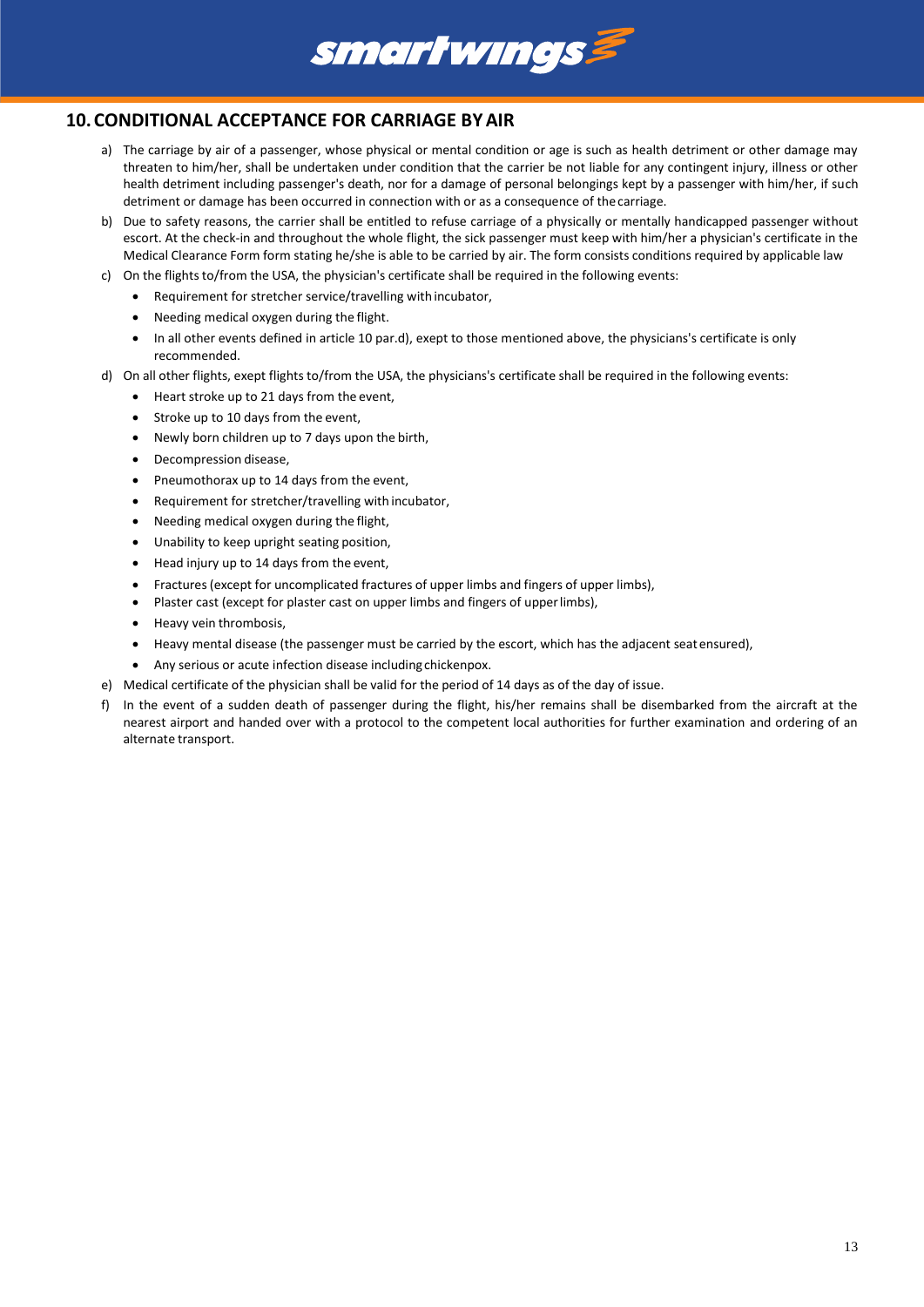

## <span id="page-13-0"></span>**11.CARRIAGE OF SPECIAL NEEDS PASSENGERS**

- a) Passengers requiring special assistance and care are required to inform the tour operator or Contact Centre at the time of reservation.
- b) The Carrier will endeavor to facilitate travel to the sick, the disabled, unaccompanied children or pregnant women. Acceptance for the carriage of unaccompanied children, the sick, the disabled or pregnant women may be subject to prior consultation with the Carrier on the conditions of such transportation, in accordance with applicable law.
- c) Passengers requiring special care and parents with small children should pre-notify airport staff on their needs, due to the extended safety procedures.
- d) Passengers with special needs are screened before boarding an aircraft. Wheelchairs, crutches and stretchers are subjected to manual inspection.
- e) Due to safety requirements, passengers with special needs can not occupy seats near the emergency exits on the aircraft.
- f) A Carrier shall ensure that the person accompanying a passenger with reduced mobility will take place in the seat next to the special care passenger, if the fact of traveling with a companion will be notified no later than 48 hours before departure.
- g) The Carrier shall not be liable for any injury, illness or other bodily injury, including death, and for damage to Baggage during the carriage, if the Passenger's physical, mental condition or his/her age can endanger the health or any otherdamage.

#### <span id="page-13-1"></span>**11.2 Carriage of passengers with reduced mobility**

- a) The passengers with reduced mobility shall be those passengers, whose actual health or physical condition requires a special care from part of the carrier. The scope of care during the trip shall be subject to safety regulations for carriage by air, carrier's aircraft equipment and local conditions of the relevant airport.
- b) Passengers who plan to travel with their own wheelchair or other equipment facilitating movement, are obliged to inform the Carrier while making the reservation or purchasing the Ticket, or at any time after, but no later than 48 hours before departure. During the check-in personal wheelchairs will be given to the airport staff in order to be located in the cargo compartment of the aircraft. Passengers will be able to pick them up at the destination airport. Airport ground staff will provide assistance to the passengers in moving from the check-in stands to the aircraft and from the aircraft to the baggage claim area after the flight, using a different wheelchair. The passenger must provide the Carrier information about the size and weight of the wheelchair. The Passenger can carry for free two fully collapsible wheelchairs that do not include in the Baggage allowances. It is not allowed to carry the wheelchairs powered by batteries filled with corrosive substances. If possible, the passenger is obliged to disconnect the battery from the wheelchair before handing it to the representatives of thecarrier
- c) Part of seats on board has lifted armrests to facilitate movement. As far as possible the Carrier shall ensure that these seats are available to passengers with reduced mobility.
- d) Some toilets are equipped with handrails, making the use of them easier for the Passengers with reduced mobility .
- e) The Carrier reserves the right to change the type of aircraft, when the flight may not be operated with an aircraft belonging to the Carrier and the Carrier is assisted by another carrier. The Carrier shall inform immediately by mail or phone the tour operator that the passenger is bound by the contract with and the Passenger of individual Reservation about this fact and about the identity of the operating carrier. In this case, the Carrier shall ensure that the class of aircraft operating the flight and its equipment is not worse than the aircraft of the Carrier.
- f) Cabin crew can provide assistance to the Passengers with reduced mobility on the way to and from the toilet but is not entitled to lift and carry passengers on the wheelchair seat or aid in the toilets.

#### <span id="page-13-2"></span>**11.3 Carriage of passengers travelling with a guide dog**

a) The blind or other passengers, who are dependant on accompanying dog must carry a cerfificate that the dog is trained to assist the disabled persons, required travel documents, and a muzzle is recommended to be put on, if necessary. The guide dog must wear harness and leash, it shall be carried on board aircraft free of charge.

#### <span id="page-13-3"></span>**11.4 Carriage of pregnant women**

a) Any pregnant women after the 34th week (for multipath pregnancy after 28th week) of pregnancy shall not be accepted for carriage by air under any circumstances. Any pregnant woman in high stage of pregnancy who is not able to prove the current week of pregnancy (holds no certificate of maternity, physician's certificate or similar document) shall not be accepted for carriage by air under any circumstances.

#### <span id="page-13-4"></span>**11.5 Carriage of minors up to 2 years of age**

- a) A minor under 2 years of age shall be understood a minor upon its birth up to completion of the second year of age. In case of the return flight, the date of return shall be a determining time.
- b) A minor under 2 years of age shall not be entitled to own seat and refreshment and it is carried on the lap of the accompanying person with exclusion of the use of certified child safety seat pursuant to Article [11.5d\)](#page-13-5) of these Conditions.
- c) On the routes operated by Smartwings, the adult passenger may travel with one minor up 2 years of age as a maximum. For one row of 3 seats, one minor only up to 2 years of age shall be allowed.
- <span id="page-13-5"></span>d) The use of child safety seat is allowed under the following terms:
	- The passenger bought a separate seat to place the child safety seat,
	- The child safety seat was certified for use in air carriage and the certicate was marked on the child safetyseat,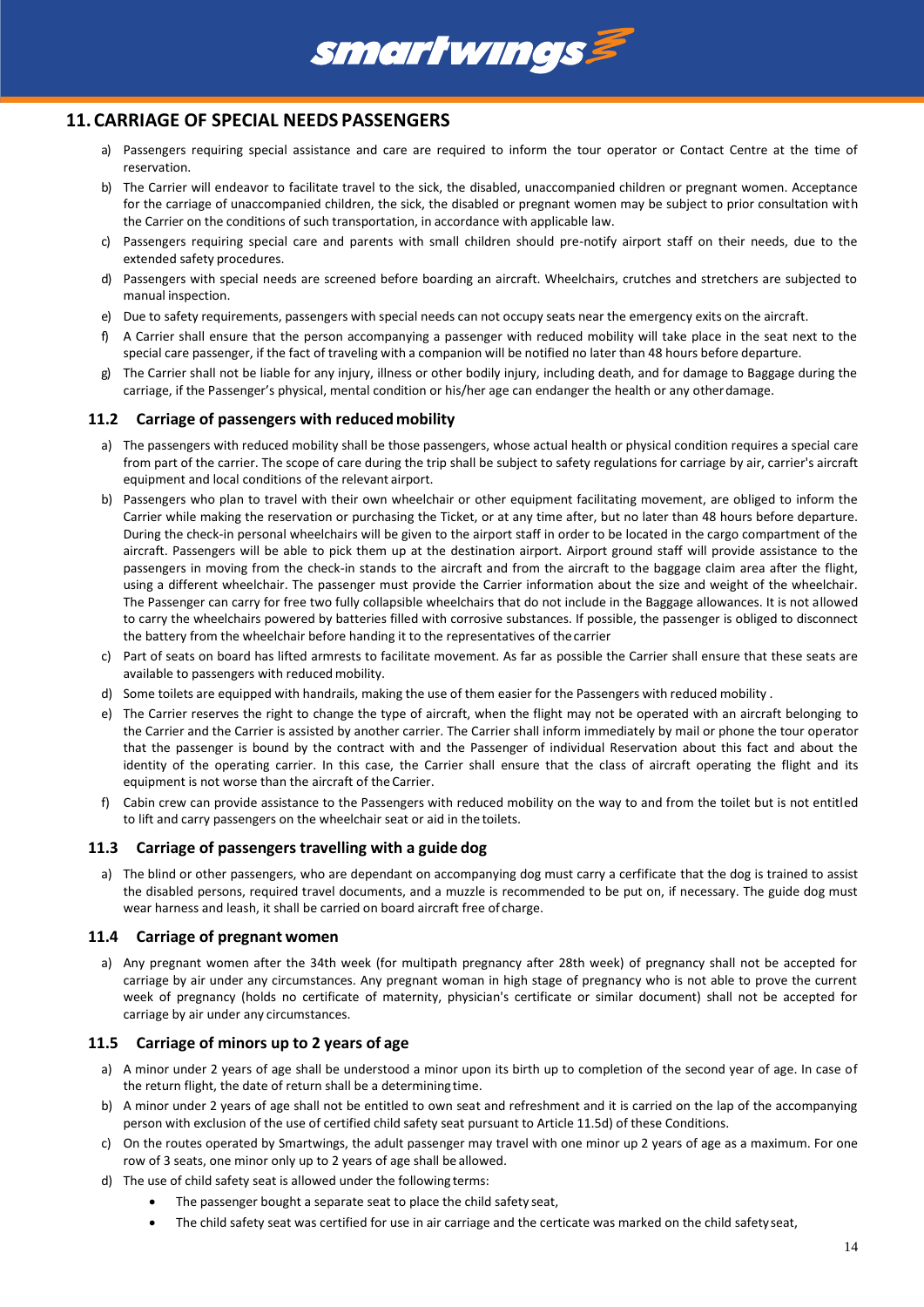

e) A minor under 2 years of age cannot be seated in a row next to the emergencyexits.

#### <span id="page-14-0"></span>**11.6 Unaccompanied minors**

a) The children under 6 years of age cannot be carried unaccompanied by an adult. An adult is a person of at least 18 years of age.

**smartwings** 

- b) The minors above 6 years of age up to completion of the  $11<sup>th</sup>$  year of age can travel unaccompanied by an adult person (unaccompanied minor - UM). In such a case the Carrier provides the UM assisting service at the airport of departure and destination. An adult sending the UM is responsible for them. The escorting person must be of age; and must provide the Carrier with a written confirmation on the "Unaccompanied minor/MAAS" form that the UM will be awaited at the destination airport by another adult. The form is available on the carrier websites. In case an adult person fails to await a UM at the destination airport, all the costs related to taking care of a UM will be borne by the person responsible for sending the UM at the departure airport. The Carrier is authorized to demand proof of age of the child. The parents/guardians/escorting person must remain at the airport until departure.
- c) The passenger from 12 to including 17 years of age may upon request of parents or legal guardian also be granted an assistance service (MAAS). The assistance service (UM/MAAS) shall be subject to payment according to applicable price list.
- d) The carriage of unaccompanied minor and the Minor Accompanying Assistance Service shall be possible only upon the prior notification of such carriage to the carrier 48 hours prior to departure as the latest.

#### <span id="page-14-1"></span>**11.7 Oxygen**

- a) For safety reasons, Smartwings does not permit passengers to bring their own oxygen bottles on board. If oxygen is required for use during the flight, it must be booked directly with Carrier on the same day, as the flight booking is made, but no later than 3 days before departure. The clients of tour operators or other flight charterers shall book the oxygen via the tour operators or flight charterer. The carrier may refuse to provide the service on particular flight for operational reasons.
- b) Passengers must travel with a Mecial Clearance Form (MEDIF) filled up by a physician confirming that they are fit to travel. The carrier may exlclude the passenger from carriage without this form. The form is available on the carrier websites.
- c) The service contains one bottle of oxygen (311.5 L) and shall be subject to charges pursuant to applicable price list of the carrier.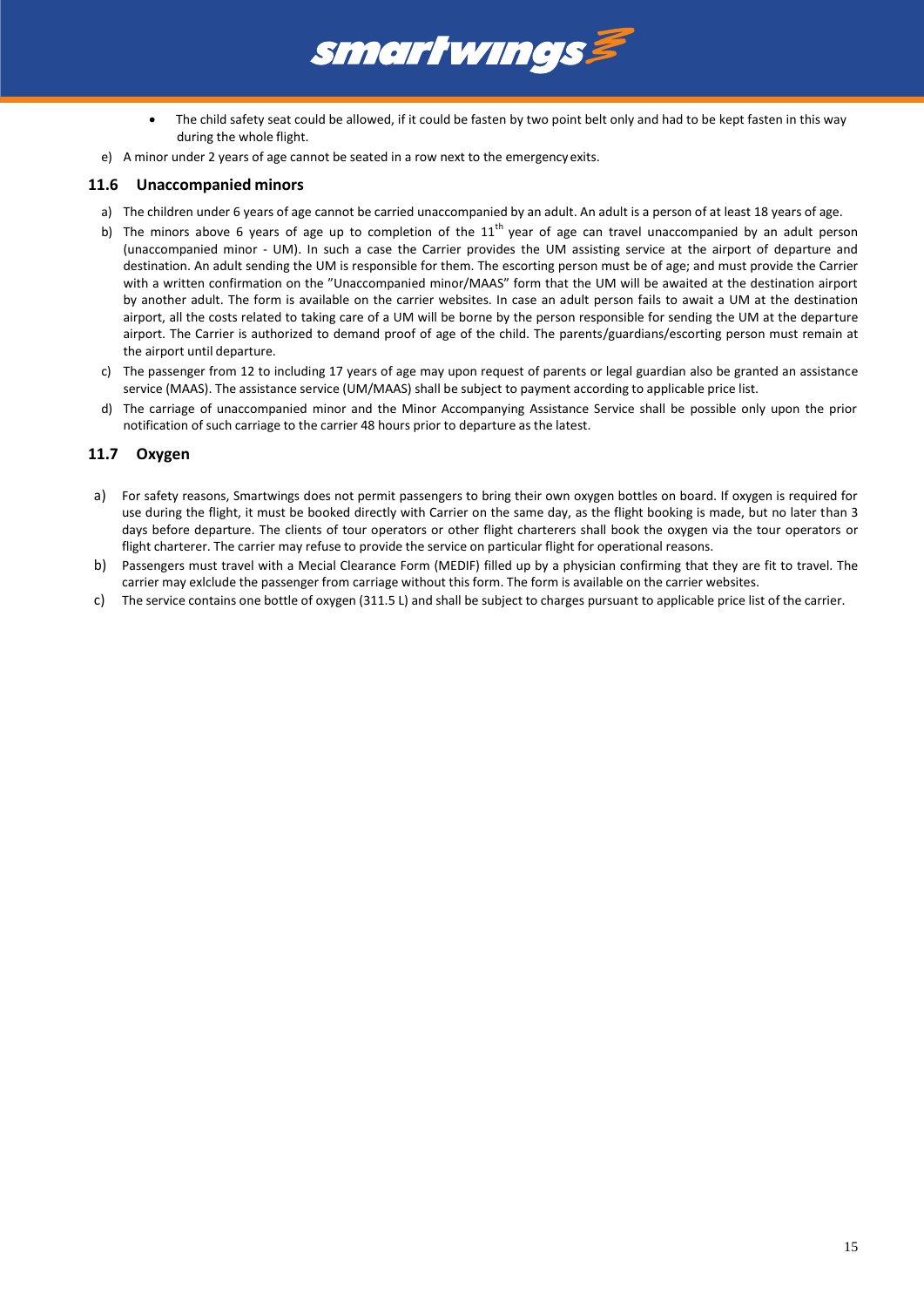

# <span id="page-15-1"></span><span id="page-15-0"></span>**12.BAGGAGE**

#### **12.1 Generally**

- a) The baggage shall be carried as checked or unchecked. The passenger shall be entitled to a carriage of his/her baggage in accordance with the travel class and tarrif rules of the ticket. All conditions on the carriage of baggage are to be found at the Baggage Policy available on the carrier websites. The limits for weight and dimensions of the baggage may differ according to the travel class and tariff rules of the ticket. An additional service fee for the check-in procedure at the standard check-in counter may be collected.
- b) Passenger may not carry by air the following:
	- Baggage and items that may threaten safety of the flight, security of persons and property as well as baggage and items that might easily be damaged during the carriage, the package of which is not suitable, or may menace passengers,
	- Items specified by regulations of the International Civil Aviation Organisation (ICAO), International Air Transport Association (IATA) and regulations of the carrier as dangerous goods,
	- Items forbidden for carriage acording to applicable law, directives or regulations ofrelevant state,
	- Items in view of the carrier not suitable for carriage due to their weight, size ornature.
	- Items included on the List of forbidden items available on the carrierwebsites.

#### <span id="page-15-2"></span>**12.2 Baggage check**

- a) The carrier, when suspecting that the Passenger's Baggage may contain the items prohibited in the carriage or whose carriage may require special procedures, may search passenger's baggage in the passenger's presence. If the passenger is not present and is not therefore able to consent to Baggage check, the carrier shall be eligible to open the passenger's baggage in the presence of at least one witness, who is not an employee of the carrier, if it suspects the baggage contains items excluded from carriage or the carriage of which requires a special procedure.
- b) Should the passenger refuse the baggage search request, the carrier may refuse a relevant person and/or her/his baggage for carriage.
- c) The Carrier is not liable for any damage of the Baggage or its content resulting from the baggage check.

#### <span id="page-15-3"></span>**12.3 Baggage collection**

- a) The passenger shall be obliged to collect his/her baggage immediatelly upon arrival to the airport of final destination.
- b) If the Baggage has not been collected, the Carrier shall be entitled to dispose of the Baggage within the deadlines and principles defined in the relevant provisions of law, in particular those set out in the Civil Code.
- c) The baggage may be collected by a holder of identification coupon of baggage ticket.
- d) The carrier shall not be obliged to investigate, whether the holder of an identification coupon of baggage ticket has been eligible to collect a baggage and it shall not be liable for loss, damage or other costs possibly incurred to a passenger in this connection.
- e) Failure to present identification coupon of baggage ticket shall not prevent Baggage reclaim provided that a Ticket has been presented and the Baggage can be identified by other means.
- f) If the person collecting the baggage is unable to produce the passenger ticket and identify the baggage by means of a baggage identification tag, the carrier will release the baggage to such person only on condition that he/she proves his/her right thereto and on the carrier's demand he/she shall furnish adequate security to indemnify the carrier against any loss or expense which might be incurred by the carrier as a result of such release.
- g) The baggage collection by a holder of identification coupon of baggage ticket without lodging a claim in the period of delivery, shall be an evidence *prima facie* that the baggage was deliverd in good condition and according to the carriage agreement.
- h) It shall be necessary to report to the carrier on the baggage destruction, uncollection or the loss immediatelly during the baggage collection. The carrier shall be obliged to draw up a protocol to this end. Otherwise, it shall be presumed that the baggage is released in proper condition.

#### <span id="page-15-4"></span>**12.4 Baggage claims**

- a) All complaints shall be submitted by filling the online form on the carrier websites, by e-mail or bypost.
- b) In order to implement the complaint procedure the copies of following documents shallbe submitted:
	- Property Irregularity Report (PIR)
	- airline ticket/boarding pass
	- baggage check-in coupon (an identification part shall be accepted)
	- bills for lost or damaged items,
	- a repair receipt or a document stating that the Baggage cannot be repaired,

The Carrier reserves the right to request the Passenger for additional documents necessary to establish the limitation of liability of the Carrier.

c) A properly filed complaints are dealt with within 30 days from the date of receipt. In exceptional cases, this period may be extended up to 60 days.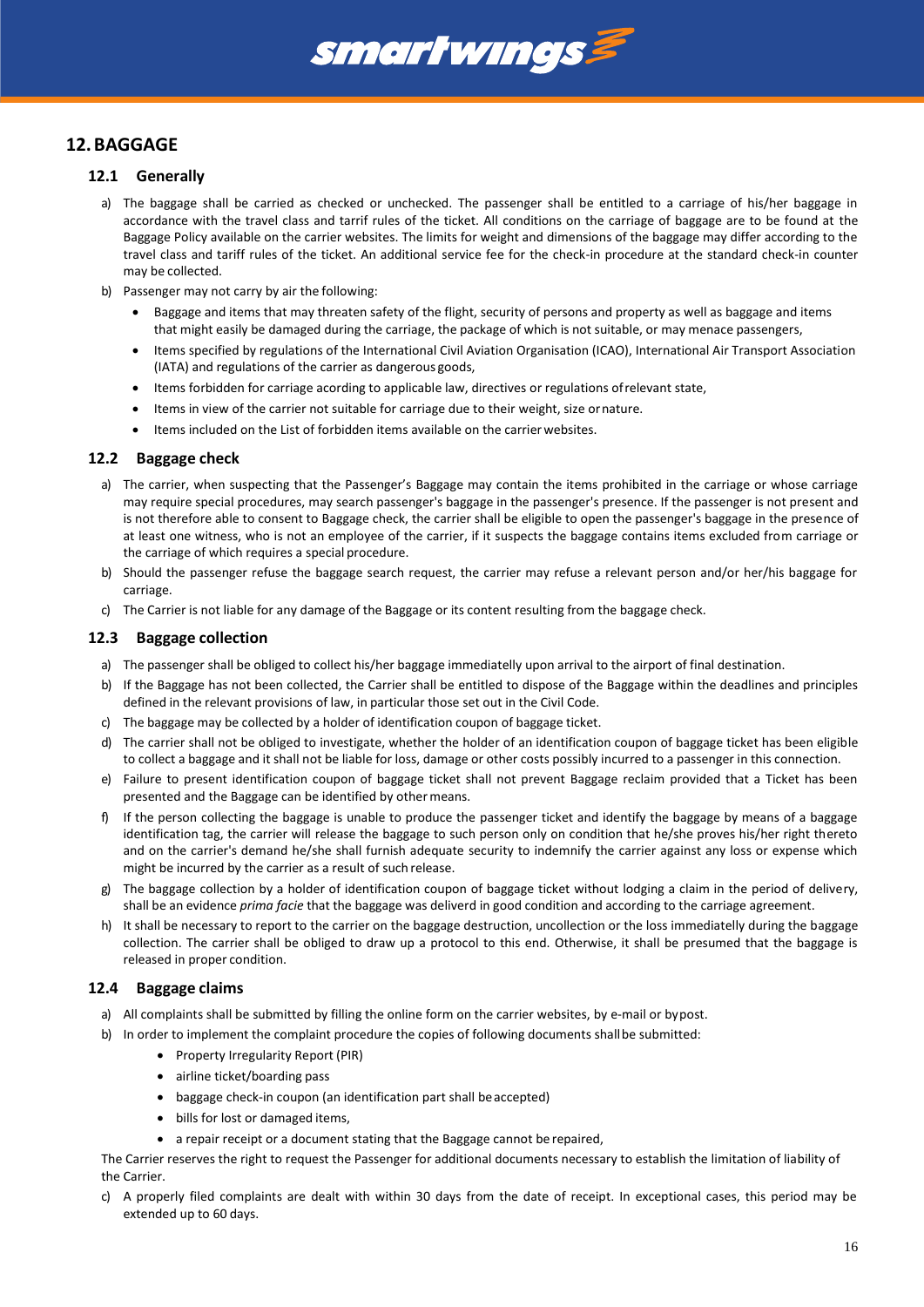

- d) Pursuant to Montreal Convention, and possibly Warsaw Convention, the passenger shall be obliged to report the carrier on the checked baggage destruction or the theft immediately after establishing them or up to 7 days the latest following the day of takeover. The passenger shall be obliged to report a non-delivery of baggage and fill in the protocole (PIR) immediately upon arrival, the later claims shall not be accepted. The claim for liability of a delayed baggage should be lodged in 21 days from handing over the baggage to a recipient.
- e) If the Checked Baggage has been damaged and it is impossible for the Carrier or other persons acting on its behalf to repair it, the Passenger has the right to have their Baggage repaired and deliver the bill to the Carrier. If it is not possible to repair the Baggage, the Passenger must obtain a written appraiser confirmation together with estimated value of thedamage.
- f) Damage, destruction or loss of the Baggage must be reported to the Carrier immediately upon reclaiming it. The Carrier is obliged to draw up a relevant Property Irregularity Report (PIR). If the Passenger does not meet this requirement or does not submit some of the documents described in b), it is assumed that the Baggage has been delivered in good condition.
- g) If the Baggage has not arrived on the same aircraft as the Passenger, it shall be reported immediately upon arrival at the destination airport to the Carrier and a relevant Property Irregular Report (PIR) has to be filled out. If the Passenger does not meet this requirement or does not submit some of the documents described in b) , the Carrier is released from liability for any damage, destruction, loss or delay of the Baggage.
- h) The amount of compensation for delay in delivery of the Baggage while abroad shall be granted on the basis of the bills for the purchase of the necessities (underwear, required clothes, toiletries, and hygienic items). The coverage of the bills will not be provided to passengers residing in destination.
- i) If unchecked Baggage has been damaged, the Passenger shall report this fact on board. Otherwise the Carrier shall not be liable for any damage, destruction or loss of the Baggage.
- j) Detailed information on baggage claim procedure is referred to at the web site of the carrier (www.smartwings.com).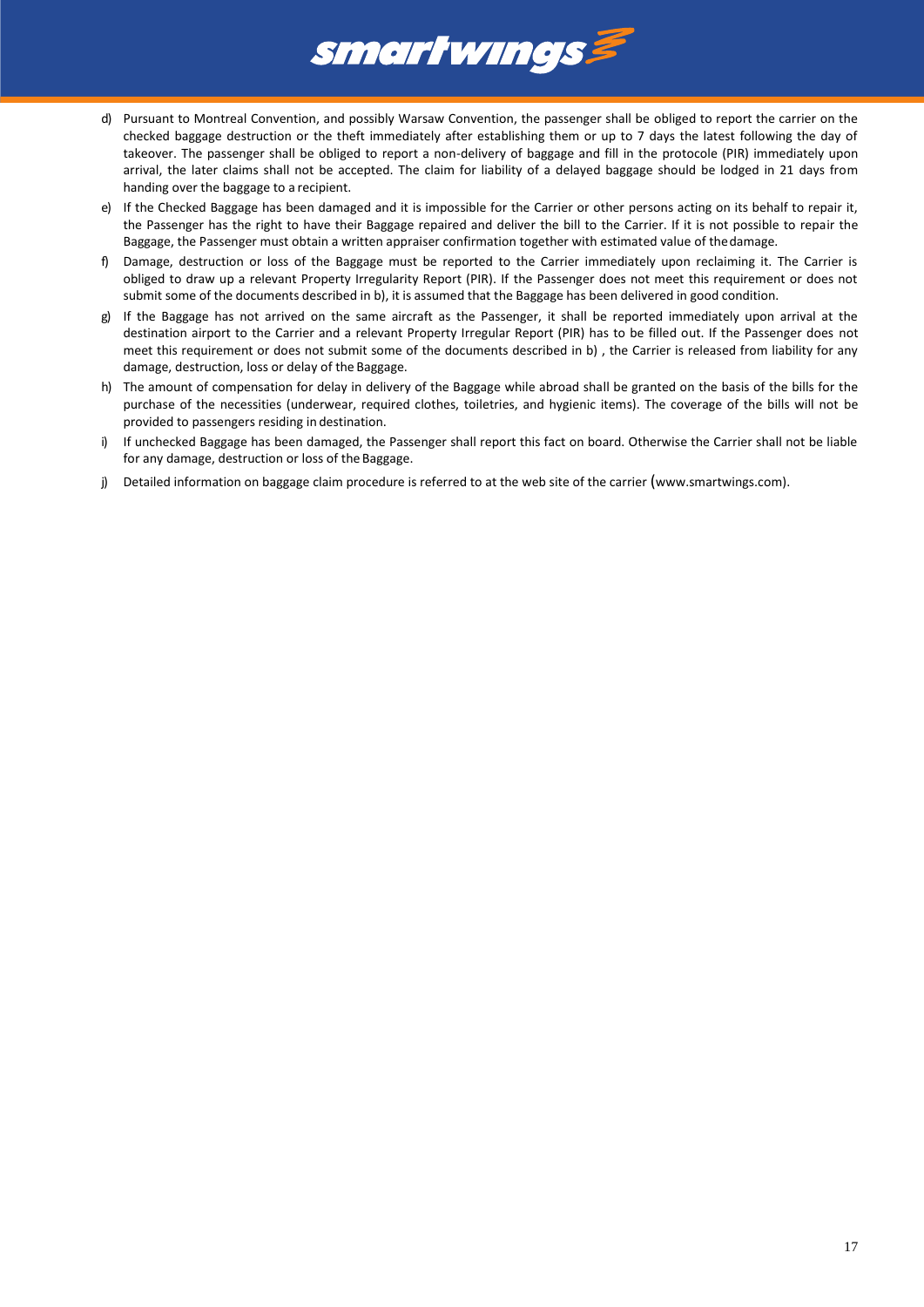

## <span id="page-17-1"></span><span id="page-17-0"></span>**13. TIMETABLE AND IRREGULARITIES**

#### **13.1 Timetable**

- a) The carrier shall bind itself to make maximum effort to ensure carriage of passengers and their baggage according to timetable applicable at the day of flight. Within these measures and to prevent a possible cancelation of a flight, the carrier may under exception conditions organize the flight operated in its favour by an alternate carrier and/oraircraft.
- <span id="page-17-3"></span>b) The departure and arrival time specified in the air ticket, or elsewhere, shall be subject to change in the period between the reservation and departure date.
- c) For carriage according to Articl[e 2.2](#page-4-2) of these Conditions (Charter Flights), the flight ordering party shall be fully liable for keeping passengers informed on changes of timetable according to Articl[e 13.1b\)](#page-17-3) of these Conditions.
- d) For making reservation on scheduled flights of Smartwings, the carrier shall notify passenger on departure and arrival time applicable in that period, and these times shall also be specified in the air ticket. Any time upon the reservation, it may be possible that the timetable will have to be subject to changes by the carrier. Should the passenger provide the carrier with e-mail address and phone contact, the carrier would make a maximumt effort to notify the passenger on these changes as soon as possible. Should the carrier change departure time by more than 5 hours in the period from the air ticket purchase up to one (1) day prior to scheduled departure, and this would be unacceptable to passenger, while the carrier would not be in a position to book an alternate flight to be acceptable to passenger, the passenger would be entitled to the refund to the full extent according to Article [14.1](#page-19-1) of these Conditions.

#### <span id="page-17-2"></span>**13.2 Irregularities in airtransport**

- a) In the case of irregularities in air transport, on request of the Passenger the Carrier must make available written information on the Passengers rights, including their right to care and compensation. If the irregularity results from the reasons beyond the control of the Carrier, the Carrier shall be relieved of the obligation to pay compensation.
- <span id="page-17-4"></span>b) When there are more passengers than the seats available, the air carrier first calls for volunteers to surrender their reservations in return for agreed benefits. This compensation shall include the possibility of choice between:
	- Reimbursement of the full cost of the ticket at the price at which it was bought within 7 days, i.e. for the part or parts already made and for the part or parts already made if the flight is no longer serving any purpose in relation to the passenger's original travel plan, together with, when relevant, a return flight to the first point of departure, at the earliest opportunity; o,
	- Re-routing, under comparable conditions, to their final destination at the earliest opportunity;or
	- Re-routing, under comparable conditions, to their final destination at a later date at the passenger's convenience, subject to the availability of seats.
- <span id="page-17-6"></span>c) If an insufficient number of volunteers comes forward to allow the remaining passengers with reservations to board the flight, the operating air carrier may then deny boarding to passengers against their will. In such a case the passengers have the right to compensation as follows:

| $N^{\circ}$ | Distance (km)                                   | Maximum compensation limit (EUR) |
|-------------|-------------------------------------------------|----------------------------------|
|             | 0-1500 km                                       | 250€                             |
|             | Intra-Community flight of more than 1500 km     | 400€                             |
|             | Extra-Community flight between 1500 and 3500 km | 400€                             |
| 4           | Extra-Community flight of 3500 km and more      | 600€                             |

However, when a passenger is offered re-routing to their final destination on an alternative, the arrival time of which does not exceed the scheduled arrival time of the flight originally booked

- by two hours, in respect of all flights of 1 500 kilometres or less;or
- by three hours, in respect of all intra-Community flights of more than 1 500 kilometres and for all extra-Community flights between 1 500 and 3 500 kilometres; or

by four hours, in respect of all extra-Community flights of 3500 km or more, the compensation shall be reduce by 50 %.

The passenger has also the possibility of choice between reimbursement of the full costs of the ticket at the price at which it was bought and re-routing (see Article 13.2 par. [b\)\).](#page-17-4)

- <span id="page-17-5"></span>d) If case of the denied boarding, the Passenger has the rightto:
	- meals and refreshments in a reasonable relation to the waiting time;
	- hotel accommodation in cases where a stay of one or more nights becomesnecessary,
	- transport between the airport and place of accommodation (hotel orother)
	- two telephone calls, telex or fax messages, or e-mails.

In case of cancellation of a flight, the passenger has the possibility of choice between reimbursement of the full costs of the ticket at the price at which it was bought and re-routing (see Articl[e 13.2b\)](#page-17-4) above). The passenger has also the right to care provided by the air carrier (see Articl[e 13.2d\)](#page-17-5) above).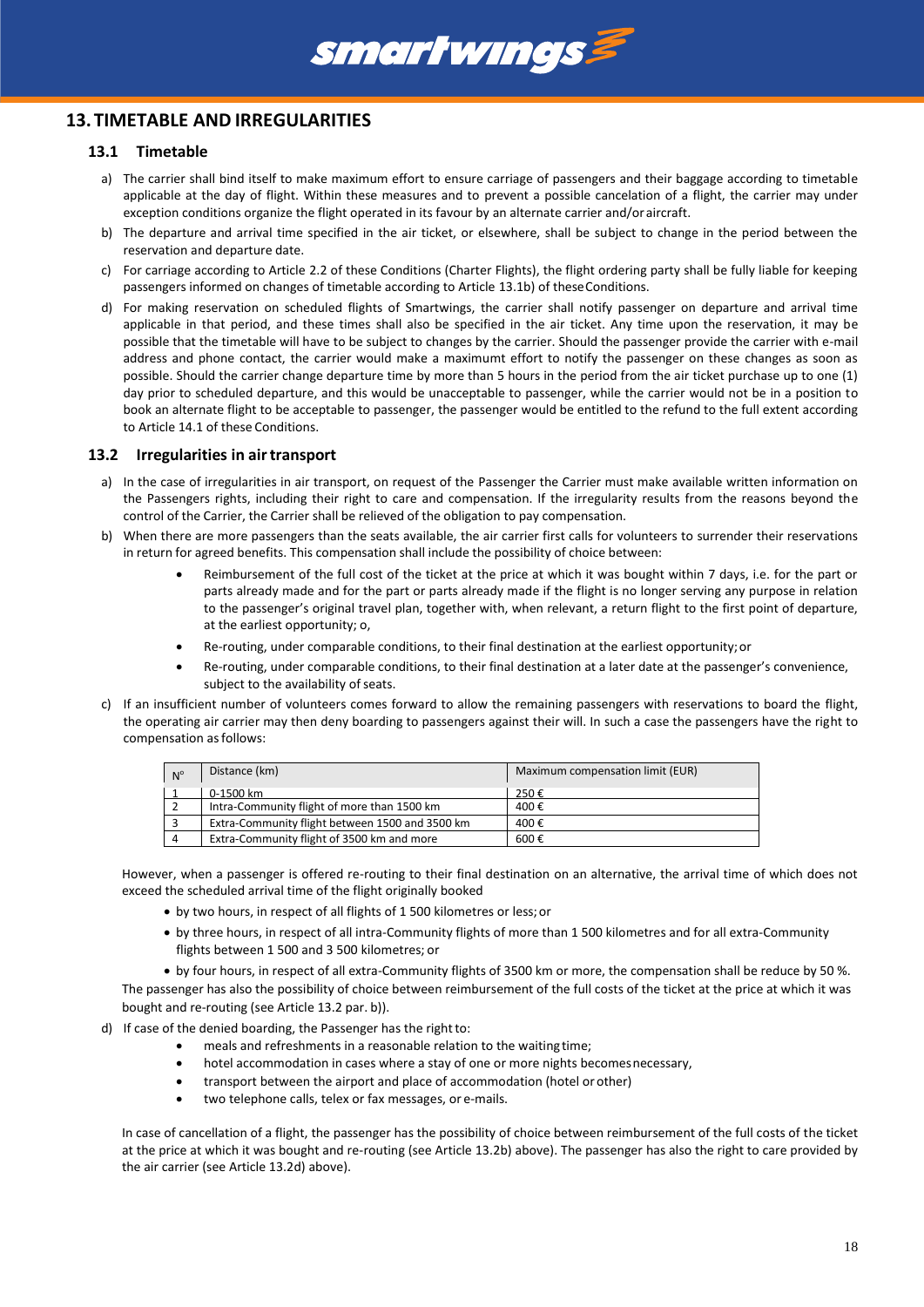

If the passenger has not been informed at least:

- two weeks before the scheduled time of departure; or
- between two weeks and seven days before the scheduled time of departure and are offered re-routing, allowing them to depart no more than two hours before the scheduled time of departure and to reach their final destination less than four hours after the scheduled time of arrival; or
- less than seven days before the scheduled time of departure and are offered re-routing, allowing them to depart no more than one hour before the scheduled time of departure and to reach their final destination less than two hours after the scheduled time of arrival, the passenger has the right to compensation (see Article 13.2c) above).

However, they do not have this right if the cancellation is caused by extraordinary circumstances (i.e. political instability, meteorological conditions incompatible with the operation of the flight concerned, security risks, unexpected flight safety shortcomings, strikes, etc.), which could not have been avoided even if all reasonable measures had been taken.

- e) When an operating air carrier reasonably expects a flight to be delayed beyond its scheduled time of departure:
	- for two hours or more in the case of flights of 1 500 kilometres or less;or
	- for three hours or more in the case of all intra-Community flights of more than 1 500 kilometres and of all extra-Community flights between 1 500 and 3 500 kilometres; or
	- for four hours or more in the case of all extra-Community flights of 3500 km and more, the passengers has the right to care provided by the operating air carrier (see Articl[e 13.2d\)](#page-17-5) above).

If, for reasons other than exceptional circumstances, the passenger arrives at their final destination three hours or more later than originally scheduled by the air carrier, passengers on such flights will be treated as passengers of cancelled flights in order to exercise their right for compensation (see Article 13.2 par[.d\)](#page-17-5) above).

When the delay is at least five hours or more, the passenger also has the right to assistance consisting of reimbursement of the full cost of the ticket at the price at which it was bought within 7 days, i.e. for the part or parts of the journey not made, and for the part or parts already made if the flight is no longer serving any purpose in relation to their original travel plan, together with, when relevant, a return flight to the first point of departure, at the earliest opportunity.

f) The passenger does not have these rights if the air carrier and its servants and agents took all the measures that could reasonable be required to avoid the damage or it was impossible for them to take such measures. The passenger also does not have these rights if the damage was caused or contributed to by the negligence or other wrongful act or omission of the passenger or the person from whom they derive their rights.

#### <span id="page-18-0"></span>**13.3 Payment of compensations**

- a) The provisions of this paragraph shall apply to the procedure for the enforcement of passengers' claims for compensation in the event of denied boarding, cancellation or significant flight delays pursuant to Regulation of the European Parliament and of the Council (EC) No 261/2004 and to the rulings of the Court of Justice of the European Union.
- b) If the passenger is represented by a third party in the recovery of the claim, the third party is obliged to prove to the carrier the right to represent such passenger by means of a written Power of Attorney to represent the claimant for compensation with the officially authenticated signature of such a passenger.
- c) In accordance with the carrier's internal procedures, in order to promote transparency of payments and to protect the consumer, any compensation will be paid only to the account from which the ticket has been paid, unless the passenger communicates to the carrier another bank account of the passenger where the payment is to be paid. In such case, the Passenger is obliged to prove to the carrier the ownership of such anaccount.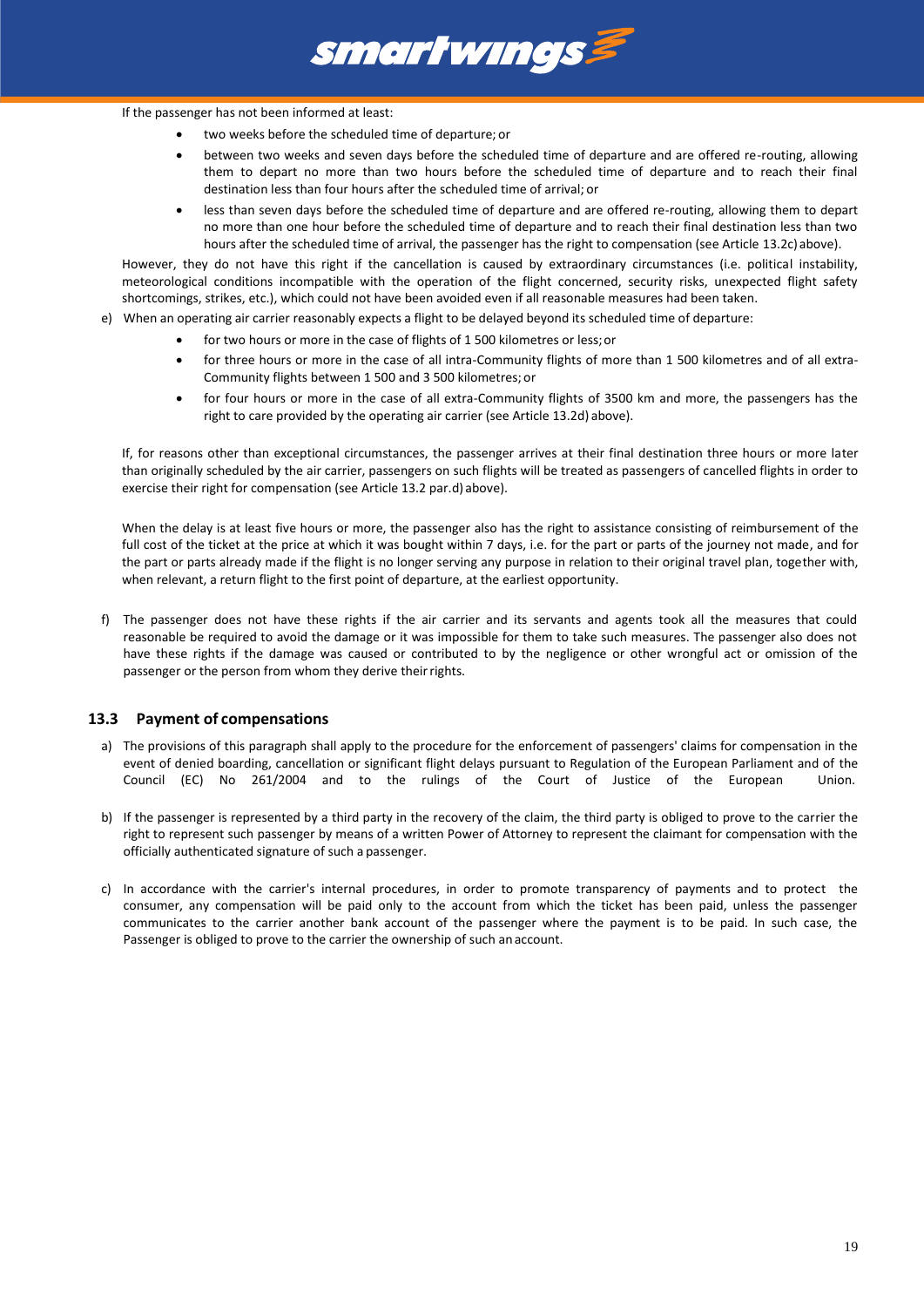## <span id="page-19-1"></span><span id="page-19-0"></span>**14.REIMBURSEMENT**

#### **14.1 Reimbursement of air tickets on charter flights of Smartwings**

- a) If the Carrier cancels the flight, the Passenger will be refunded as follows:
	- The amount equal to the price of air ticket including any related paid charges, if neither part of air ticket wasused;

smartwings

- The amount equal to the difference between the total price of air ticket and the price for the part of flight, where the air ticket was used including any related paid charges for a not-flown part of flight, if the air ticket was used partly.
- b) In the event of death of a closest family member such as mother, father, brother, sister, child or grandparent, the carrier shall upon request undertake the money refund at the level of price of the air ticket or its non-flownpart.
- c) If a Passenger, for reasons other than those mentioned in section b), decides not to fly and use any section of an air ticket, he/she will be refunded the cost of the airport taxes after deducting an administrative fee. The fares and other charges are not refundable, unless stated otherwise in the tarrif conditions of the airticket.

#### <span id="page-19-2"></span>**14.2 Reimbursement of air tickets on charterflights**

a) In the event of carriage pursuant to Article [2.2](#page-4-2) of these Conditions (Charter Flights), the flight ordering party shall be liable to reimburse the air tickets.

#### <span id="page-19-6"></span><span id="page-19-3"></span>**14.3 A person entitled to reimbursement**

- a) Except as otherwise provided hereinafter, the Carrier shall be entitled to make a refund either to the person named in the Ticket or, to the person who has paid for the Ticket, upon presentation of satisfactory proof of such payment..
- <span id="page-19-7"></span>b) The passenger named in the Ticket or the person who paid for the Ticket can authorize a third person to receive a refund for an unused ticket or a portion thereof.
- c) Except in the case of a lost Ticket, refunds will only be made on surrender to the Carrier of the Ticket and all unused Flight Coupons as well as the confirmation and the bill, ifapplicable.
- d) Refund to the person presenting the coupon along with the unused portions of the Ticket and a bill (if applicable), according to Article 14.3 [par.a\)](#page-19-6) and pa[r.b\)](#page-19-7) is considered as refund to the authorized person and shall release the Carrier from any further liability.

#### <span id="page-19-4"></span>**14.4 Currency**

a) All refunds are subject to the laws of the state where the Ticket was sold and the country where the refund is made. The refund shall be in the currency used to pay for the Ticket. In particular cases, when a refund in the currency used to pay for the Ticket is not possible, the Carrier shall refund in the currency used in the country in which the refund is paid or any other currency agreed between the Carrier and the person entitled to a refund in accordance with the law.

#### <span id="page-19-5"></span>**14.5 Right to refuse refund**

- a) The Carrier may refuse refund until it receives proof of payment from a Passenger or another person who paid for the Ticket.
- b) The Carrier may decide to refuse a refund on a Ticket which has been presented to it, or to Government officials, as evidence of intention to depart from that country, unless the Passenger establishes to the Carrier's satisfaction that the Passenger has permission to remain in the country or that he/she will depart from that country by another carrier or another means of transport.
- c) The Carrier may refuse refund for an unused Ticket or a portion of a Ticket, if the Ticket or a portion thereof was unused due to the reasons set out in Article [9.1\)](#page-11-1) and the Carrier has decided to secure the Ticket or a portion thereof in order to satisfy claims for the damages caused to another passenger or the Carrier.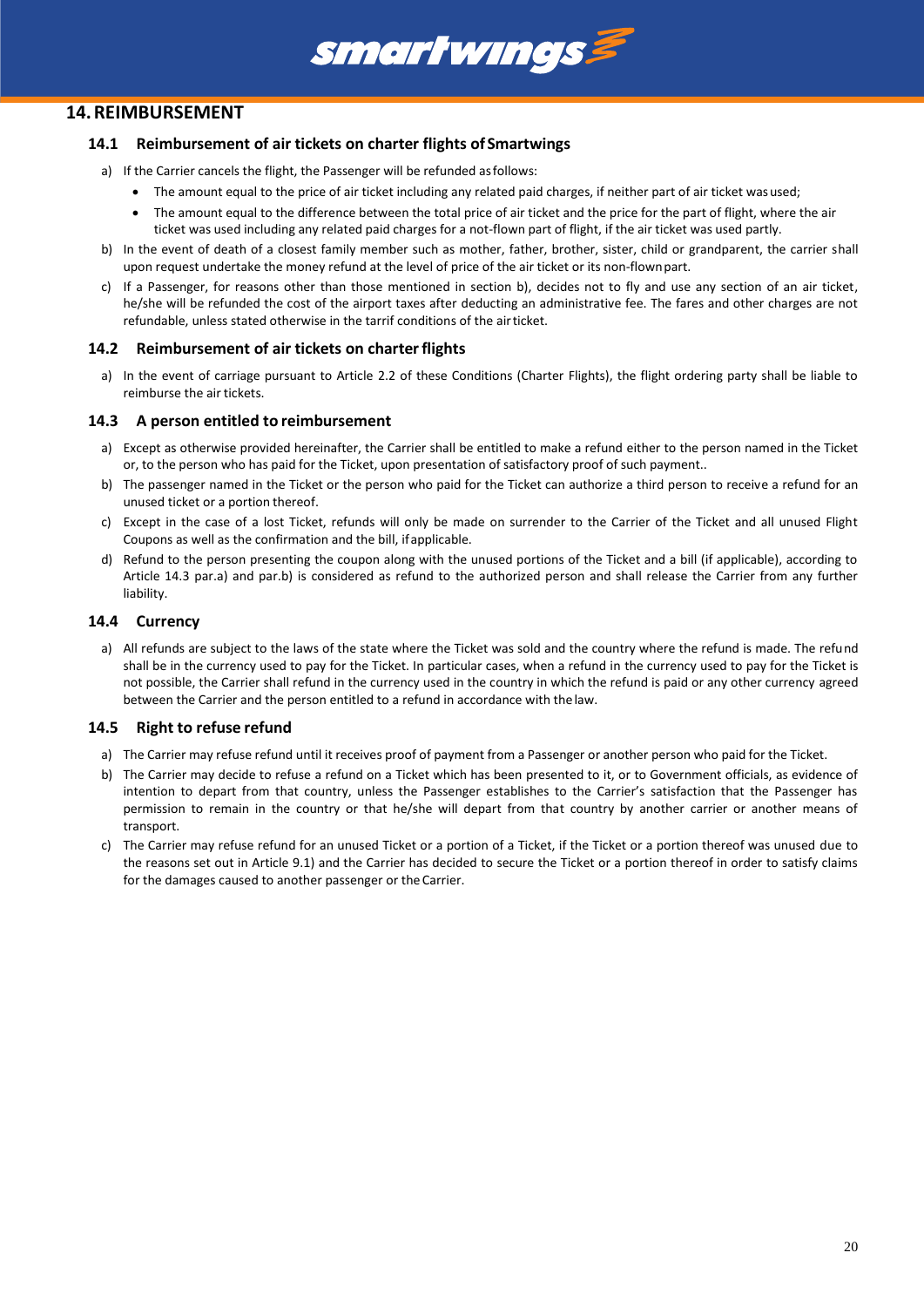

## <span id="page-20-1"></span><span id="page-20-0"></span>**15. TRAVEL FORMALITIES**

#### **15.1 General**

- a) The passenger is obliged to obtain all documents and fulfill all conditions required by the authorities of departure, transit, transfer, or arrival country. The carrier is eligible to check all travel documents and formalities. The carrier shall reserve its right to refuse the carriage of a passenger not meeting the required travel formalities. The carrier shall not be liable for damages or costs incurred to a passenger due to his/her obligation'sdefault.
- b) The flight ordering party is obliged upon request to cover all costs incurred to the carrier to this end, if the carrier is assigned by decision of relevant authorities to transport a passenger back to the departure country due to the denied entry into the arrival country, be either transit, transfer country, or a final destination. Upon request, the passenger is obliged to cover all costs incurred to the carrier by default of prescribed admin travel requirements requested in the departure, transit, transfer, or arrival country.

#### <span id="page-20-2"></span>**15.2 Customs and security check**

a) Upon request, the passenger is obliged to undergo the check by customs and other authorities of his/her own checked or unchecked baggage. Except as required by the Montreal Convention, the carrier is not liable to a passenger for any damage or loss suffered by a passenger due to default of these requirements, and the passenger is obliged to stand to the carrier the loss occurred due to default of this obligation. The passenger is obliged to undergo the required security checks of the carrier, airport or state authorities.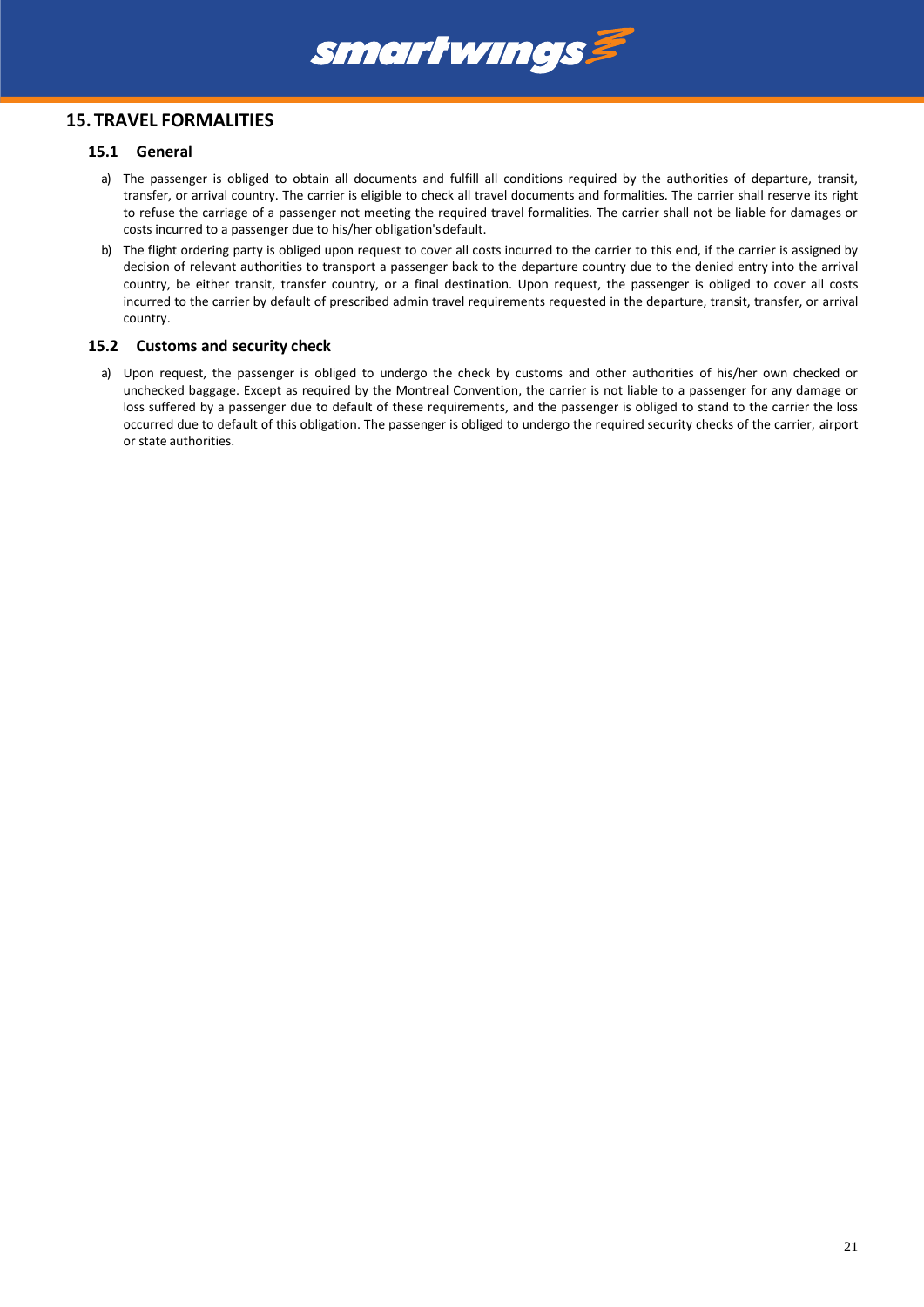

# <span id="page-21-1"></span><span id="page-21-0"></span>**16.CARRIER'S LIABILITY FOR DAMAGE**

#### **16.1 General**

- a) In the international air transport, the carrier's liability is subject to Convention for the Unification of Certain Rules for International Carriage by Air dated 28 May 1999 (further referred to as the Montreal Convention) as well as the Regulation (EC) No 889/2002 of the European Parlament and of the Council of 13 May 2002 amending Council Regulation (EC) No 2027/97, whereas the latter results from the Montreal Convention, and possibly the Warsaw Convention applicable to both international and intranational air transport. The flights to and from the USA are subject to Title 14 C.F.R. Part 254.
- b) These Conditions constitute the basis of liability for the Carrier. If carriage is performed by another carrier, the liability may be determined by the conditions of the carrier operating the flight.
- c) The carrier shall be liable up to the amount of a veritable damage, albeit up to the limit restricting its liability according to the relevant law regulations, in particular, the Convention. The carrier shall not be liable for punitive, exemplary or noncompensatory damages.
- d) The Carrier shall not be held liable in relation to the claimant or a person who derives his/her rights whole or partially to the extent that negligence or wrongful act or omission caused or contributed to thedamage.
- e) The carrier is not liable for any damage arising from its acts in compliance with any laws, regulations, orders or government requirements, or from failure of passenger to comply withit.
- f) The Carrier is liable only for damage occurring on its operated flight or for these flights the carrier's airline designator code is presented in the Ticket.
- g) The carrier's liability limitation relates to all employees, agents as well as carrier'srepresentatives.

#### <span id="page-21-2"></span>**16.2 Carrier's liability and indemnity scope**

- a) The carrier is liable for damage sustained in case of death or bodily injury of a passenger only when the accident which caused the death or injury took place on board the aircraft or in the course of any of the operations of embarking or disembarking,
- b) The Carrier agrees with respect to damages caused by passenger's death or bodily injury:
	- not to exclude or limit Carrier's liability for any damages up to claim not in excess of SDR 113 100 (or its equivalent in other currency) for each passenger;
	- to the extent that the damages arising exceed SDR 113 100 for each passenger, the Carrier has the right to defend and is not liable for these damages if it proves that such damage was not due to the negligence or other wrongful act or omission of the Carrier or its servants or agents, or such damage was solely due to the negligence or other wrongful act or omission of a third party.
- c) In case of death or injury of a Passenger, the Carrier shall provide the entitled person with advance payment in a minimum amount of 16,000 SDR to cover immediate financial needs. The advance payment shall be provided in 15 days from the date of determining a person entitled to indemnity. The advance payment shall not be meant as the acceptance of a carrier's liability, and should the subsequent payments occur, it should be considered part of a total indemnity. The advance payment shall not be returned to the carrier, unless the occurance has been proved in deed by the carrier that the damage had been occurred by negligence, omission or other incorrect acts of a passenger, whom the payment relates to, or if the advance payment has been received by a person not entitled to this pursuant to applicable law.
- d) If a passenger whose age or mental or physical condition is such as to involve any hazard or risk to himself or herself, the Carrier shall not be liable for any illness, injury or disability, including death, that may be attributable to such condition or for the aggravation of such condition.
- e) The carrier shall not be liable for damage occasioned by delay in the carriage of passengers, baggage or cargo, if the carrier proves that it and its servant and agents took all measures that could reasonable be required to avoid the damage, or that it was impossible to take such measures.

#### <span id="page-21-3"></span>**16.3 Carrier's limitation of liability for damage**

- a) The carrier is liable for damages caused on flights operated by itself only.
- b) The carrier shall not be liable for damage of unchecked baggage and other items kept in personal care of a passenger, if such damage was not caused by the fault of the carrier, or that of its servants or agents.
- c) In carriage of baggage, the liability of a carrier in the event of destruction, loss, damage or delay, shall be limited to 1,131 SDR for every passenger.
- d) If the weight of the Checked Baggage has not been specified, it is assumed that the weight of the Baggage does not exceed the weight allowances applicable to baggage carried free of charge.
- e) The Carrier shall not be liable for baggage damage of a Passenger caused by the negligence of the Passenger.
- f) The carrier shall not be liable for damage to the checked baggage, neither its content, if caused by the latter.
- g) The Carrier shall not be liable for any destruction, loss or damage caused by common wear, and the event, when the baggage of a passenger prior to start of the trip was already damaged or defective.
- h) The Carrier shall not be liable for any destruction, loss or damage caused by natural forces, death of animals or behaviour of animals such as biting, kicking, stabbing or an asphyxiation or by deficiency of an animal crate or inability of an animal to be mentally up to the different conditions of carriage by air.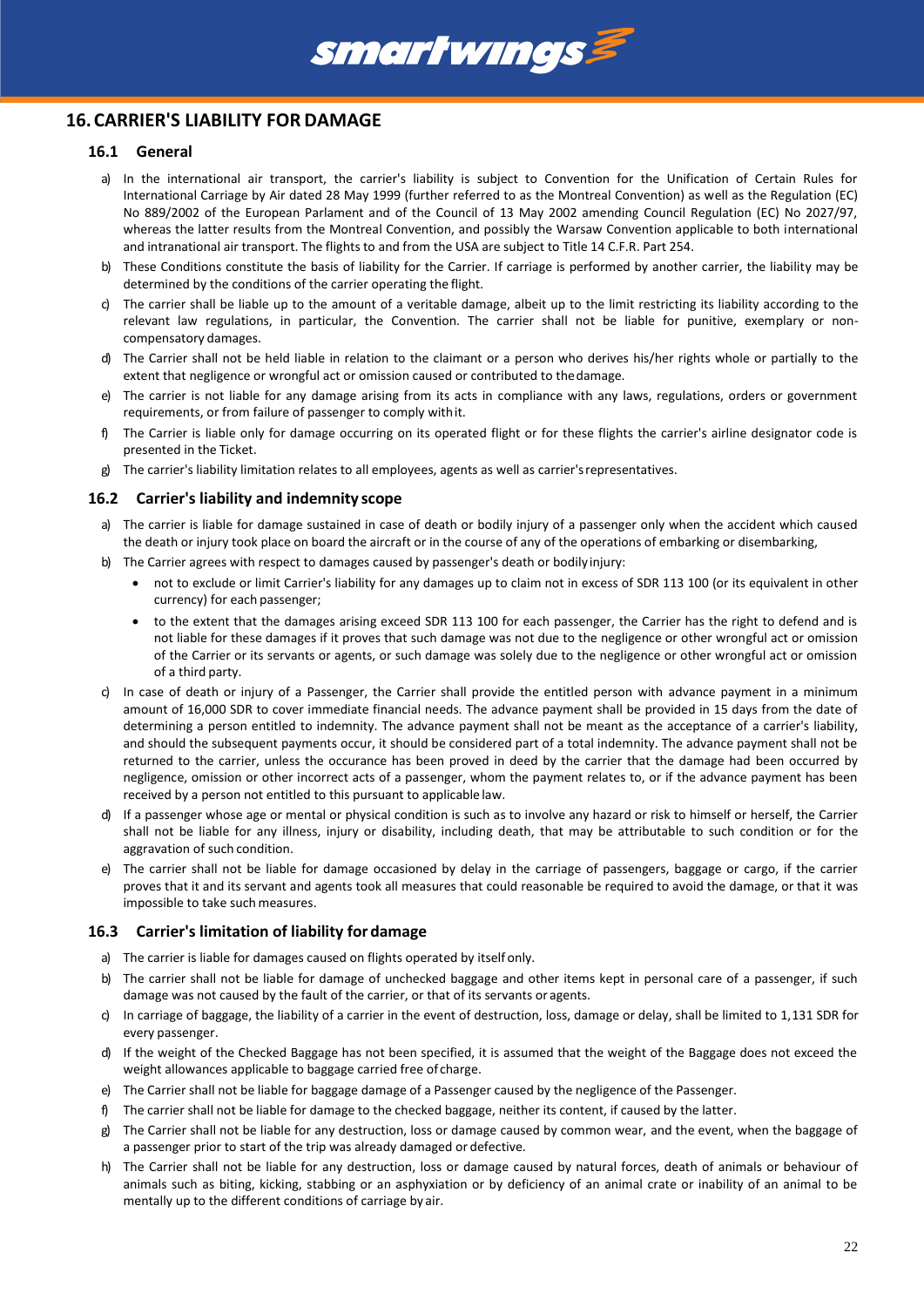

- i) The carrier stall not be liable for a contingent loss or destruction of fragile items such as parfumes, toilet waters, dioptric and sun glasses, contact lenses, bottles, glasswares, porcelain, water pipes, or fast destructible articles, pharmaceuticals, money, credit cards, valuable items and objects of art, jewellery and presious metal articles, keys, securities, stock and shares or bonds, commercial documents, passports or other ID documents, data carriers and electronic devices including accessories, if placed in the checked baggage.
- j) The Carrier shall not be liable for a possible loss or damage of the sporting equipment that failed to be duly reported and packed separately according to the Baggage Policy published on the carrier websites.
- k) The liability for loss, delay, pilferage or damage to the Baggage is limited unless a Passenger declared previously the value of the Baggage bigger than provided for in the Convention and paid an additionalfee.
- l) The Carrier is not liable if the Baggage has been mistakenly claimed by another passenger. A person who mistakenly claimed another passenger's baggage shall cover all costs incurred by bothpassengers.
- m) The Carrier is not liable for damages caused by manipulation with liquids onboard
- n) The Carrier is not liable for damages for healthor material damage fully or partinally caused by the passengers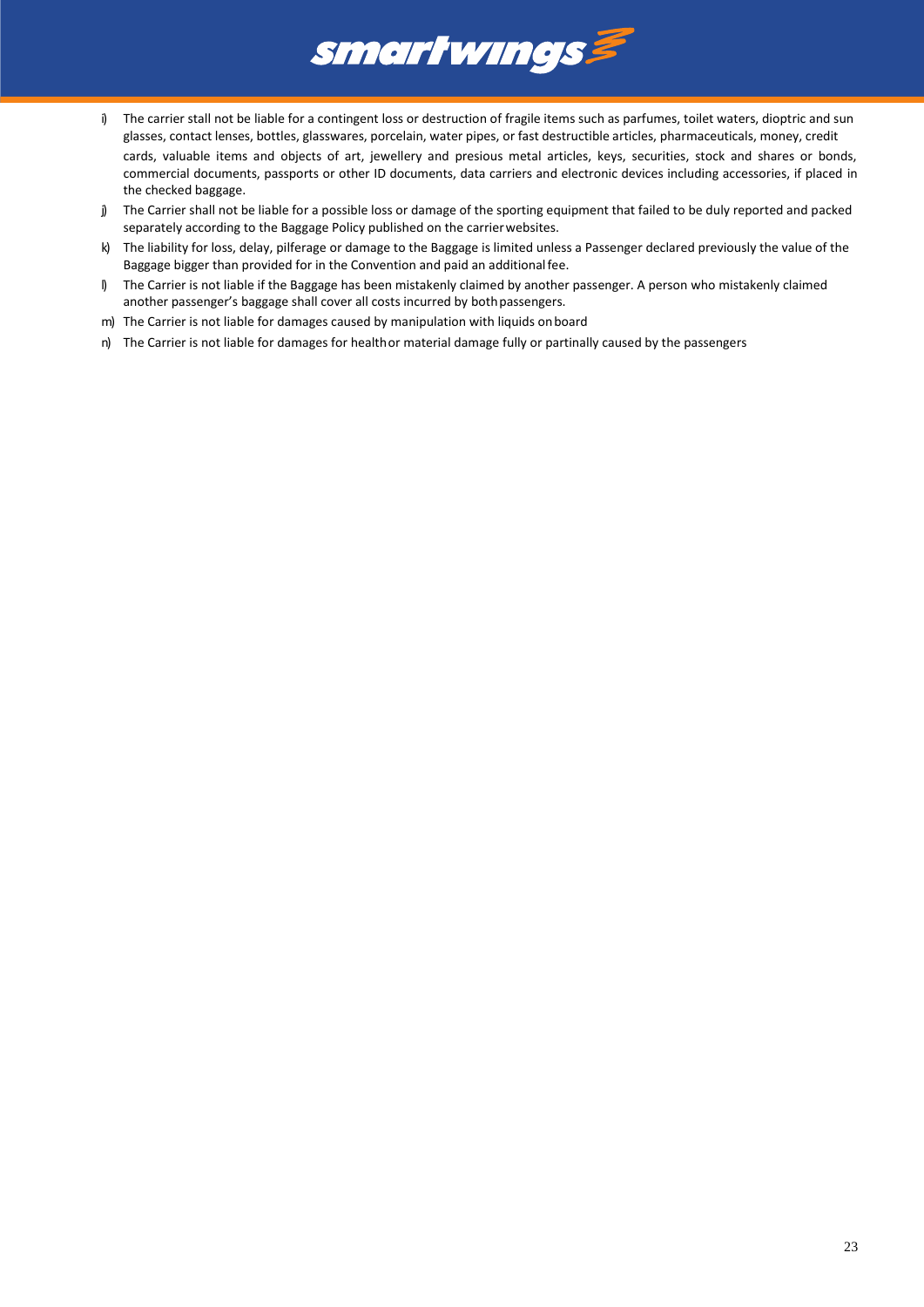

## <span id="page-23-1"></span><span id="page-23-0"></span>**17.CLAIM PROCEEDING AND CLAIM PERIODS**

#### **17.1 Claim proceeding**

a) The passenger shall immediately report on damage to health, unchecked baggage and other personal property to the carrier to draw up a written protocol.

#### <span id="page-23-2"></span>**17.2 Claim periods**

- a) The passenger must claim damage of checked baggage immediately after arrival or in writing within 7 days following the release of baggage to a passenger the latest.
- b) The passenger is obliged to report undelivered baggage immediately upon arrival.
- c) The baggage shall be sought in the period of one month following the failure of delivery, the indemnity right can be enforced by the passenger thereafter. In case of finding the baggage in the period of 30 days, the indemnity right to the passenger fails to arise and he/she is obliged to return a possible amount of indemnity to the air carrier Smartwings
- d) It shall be necessary to lodge indemnity claims of delayed baggage's liability in written 21 days from the day of releasing the baggage to a recipient.
- e) The indemnity entitlement expires after 2 years from the arrival day to the destination place or from the day of the aircraft's scheduled arrival, or 2 years following the end of carriage.

#### <span id="page-23-3"></span>**17.3 Consumer Dispute Resolution**

If the passenger contacted the carrier and is not satisfied with the response to the complaint, he/she can exercise his right commencing an of-court proceedings via Czech Trade Inspection. All information about the of-court proceedings are available on the website [https://www.coi.cz/en/alternative-dispute-resolution-for-consumer-disputes-adr/.](https://www.coi.cz/en/alternative-dispute-resolution-for-consumer-disputes-adr/) The passenger can also use the the online dispute resolution platform set up by the European Commission a[t http://ec.europa.eu/consumers/odr/.](http://ec.europa.eu/consumers/odr/)